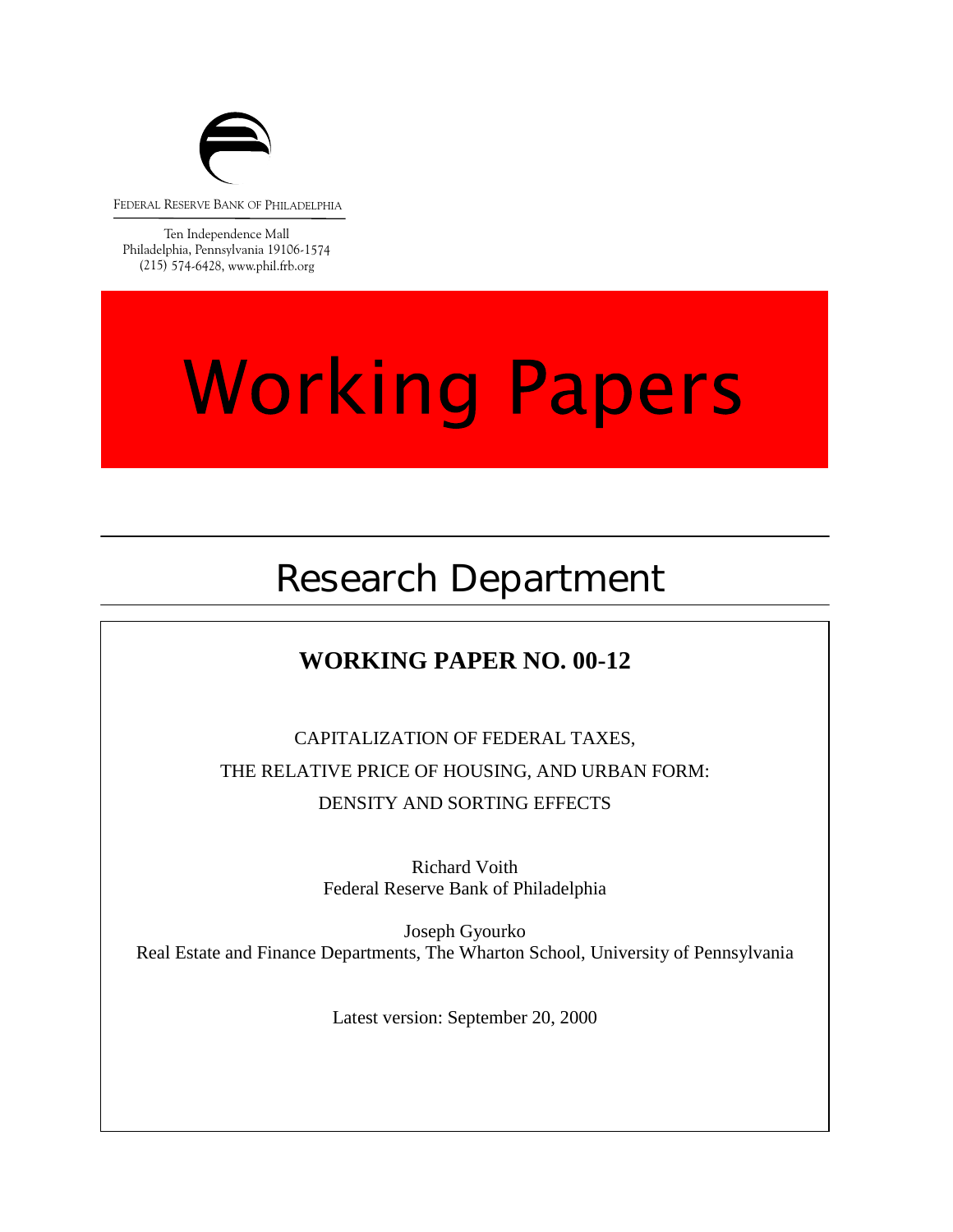#### **WORKING PAPER NO. 00-12 Capitalization of Federal Taxes, the Relative Price of Housing, and Urban Form: Density and Sorting Effects**

**Richard Voith and Joseph Gyourko Latest Draft: September 20, 2000**

Richard Voith: Research Department, Federal Reserve Bank of Philadelphia Joseph Gyourko: Real Estate and Finance Departments, The Wharton School, University of Pennsylvania

Jan Brueckner, Ed Glaeser, and Peter Linneman provided helpful comments on previous versions of this paper. Naturally, we are responsible for all remaining errors. The views expressed in this paper are solely those of the authors and do not necessarily represent the views of the Federal Reserve Bank of Philadelphia or the Federal Reserve System.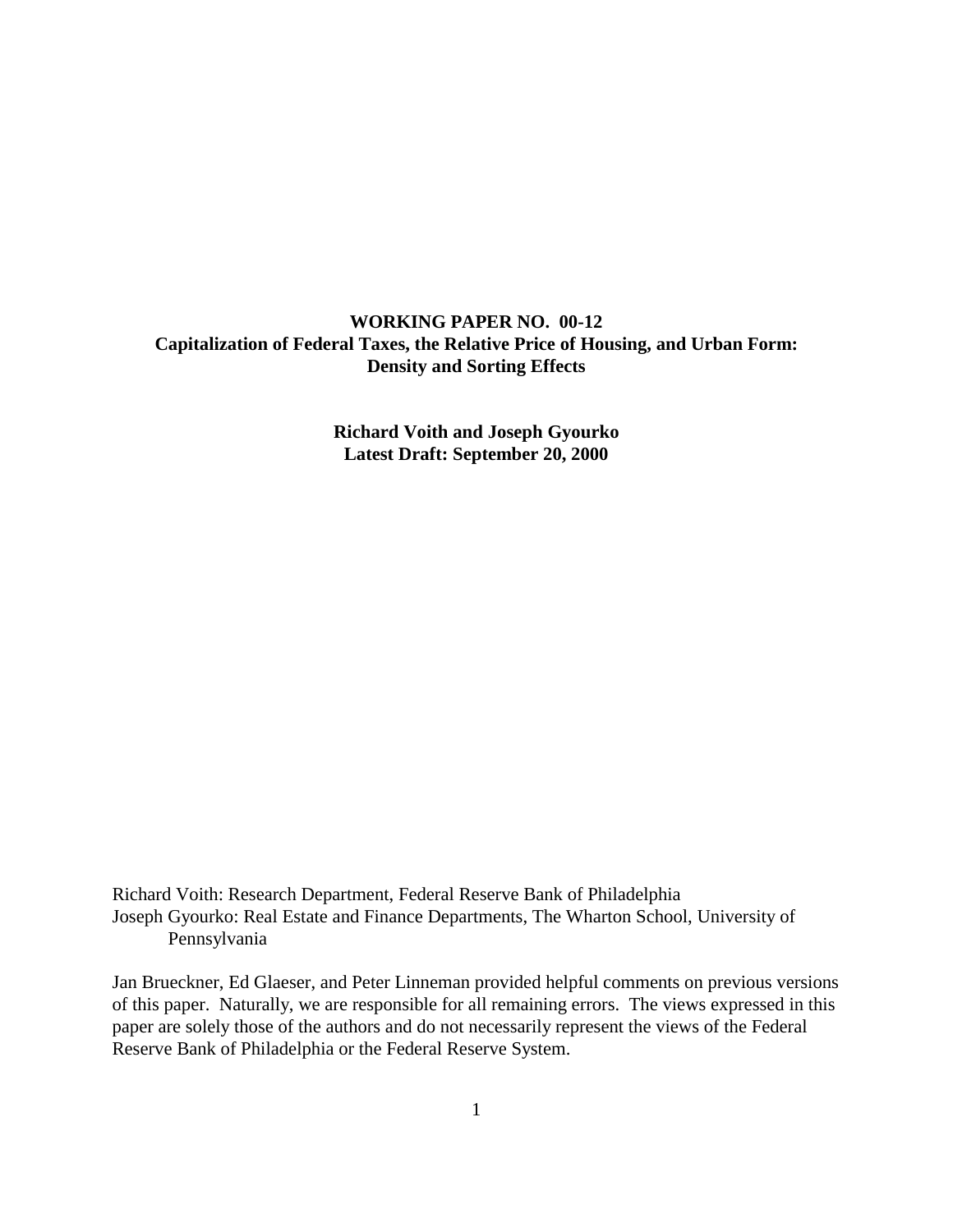#### **Abstract**

We investigate the impact of the tax treatment of owner-occupied housing on urban form in an economy in which high- and low-income households choose between city and suburban communities. Because housing tax policies differentially affect the relative after-tax price of housing for high- and low-income households, and because the extent of capitalization of housing tax policies can differ across city and suburban communities, our analysis finds that housing tax policies can affect not only the density of the metropolitan area but also can influence where rich and poor households choose to live.

We also show that the impacts of housing tax policies differ depending on whether land use constraints such as suburban large lot zoning exist. If there are no land use constraints present, increasing a subsidy to home ownership that is positively correlated with the income of the owner tends to lead to the decentralization of both rich and poor, although there are conditions under which the rich would choose to concentrate in the central city. The ambiguity of the effect on the choices of high income households suggests that impacts of the federal tax treatment of housing may differ across metropolitan areas.

In the presence of binding large lot zoning in the suburbs, the rich have a greater incentive to decentralize while the poor are constrained to the city. Thus, housing tax policy that affects the relative price of land differentially for the rich and poor could have helped exacerbate the intense residential sorting by income that we see in many parts of the United States. Importantly, our analysis of community choice is not driven by different preferences for city or suburb that may be associated with the income elasticity of housing demand. Rather, it results from changes in relative after-tax housing prices faced by poor and rich households. Determining the empirical relevance of prices versus preferences in this matter should be an urgent task for future research.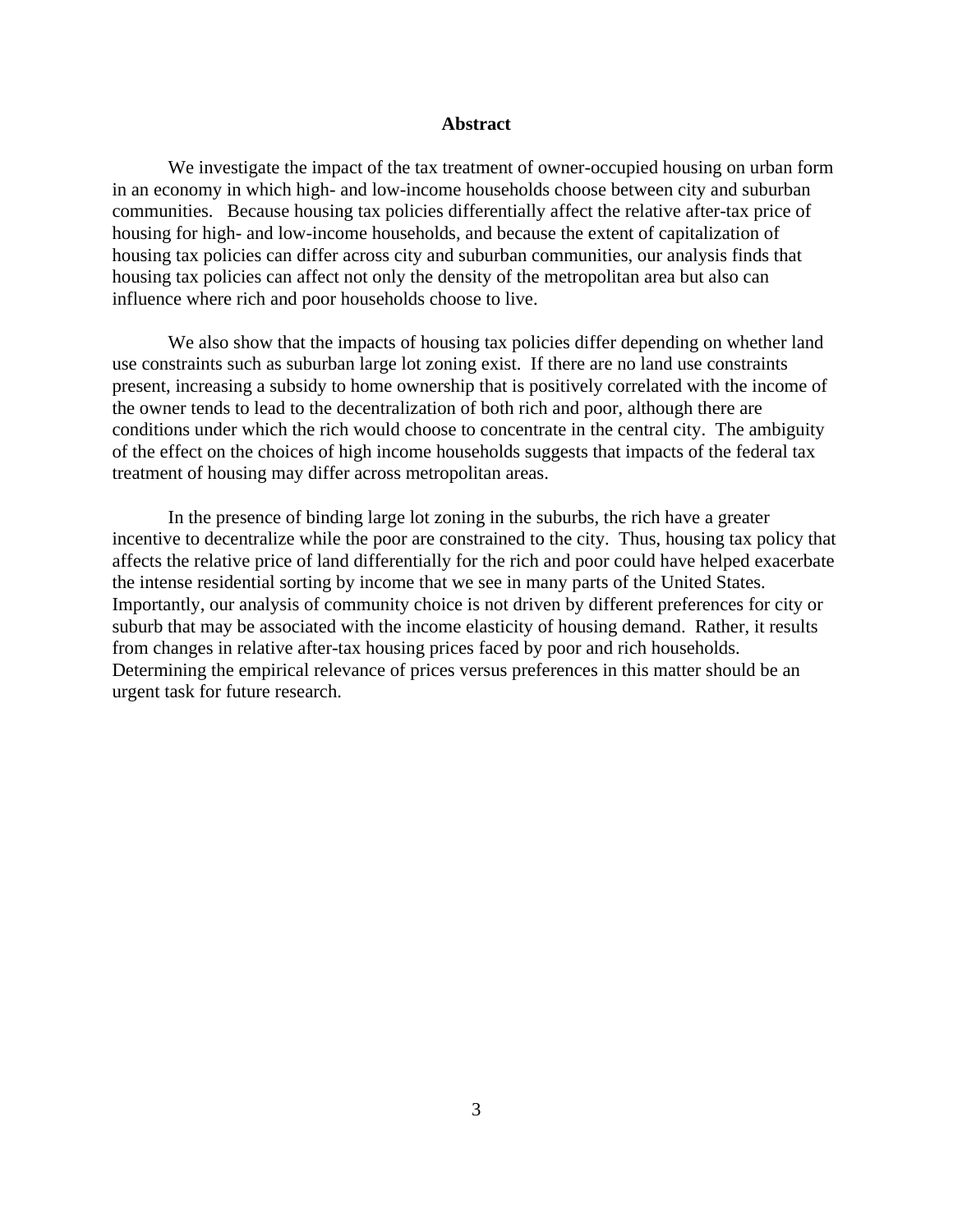#### 1. INTRODUCTION

This paper analyzes how current housing tax policy, which provides benefits to home owners that increase with income, can influence urban form. Mills (1987) and others have shown that the favorable tax status of owner-occupied housing has resulted in more housing investment than otherwise would have occurred. We would expect that because land is an input to housing, this increased housing investment would also result in lower population densities. With the exception of Blackley and Follain (1983), however, analyses of the patterns of metropolitan development generally have not seriously considered the impact of the tax treatment of housing.<sup>1</sup> In this paper, we focus on the differential impacts that the tax treatment of housing can have on the consumption of land and on the location choices of high- versus low-income households, and their associated consequences for urban form.

There are two reasons why the tax treatment of housing can affect patterns of metropolitan development beyond simply reducing density. First, housing tax policies have greater direct effects on the after-tax relative price of housing for high-income households and therefore provide incentives with respect to housing and location choices that differ from the incentives for low-income households. Second, differing supply conditions across communities are likely to yield different capitalization of housing-related tax incentives into market prices across locations that also can influence after-tax relative prices. For example, there should be a different supply response, and hence different capitalization, in communities with limited undeveloped land versus communities on the urban fringe that have plentiful supplies of open

<sup>&</sup>lt;sup>1</sup>For example, in their widely cited review of the causes of suburbanization, Mieszkowski and Mills (1993) consider the impacts of transportation policies and the like, but not housingrelated tax expenditures.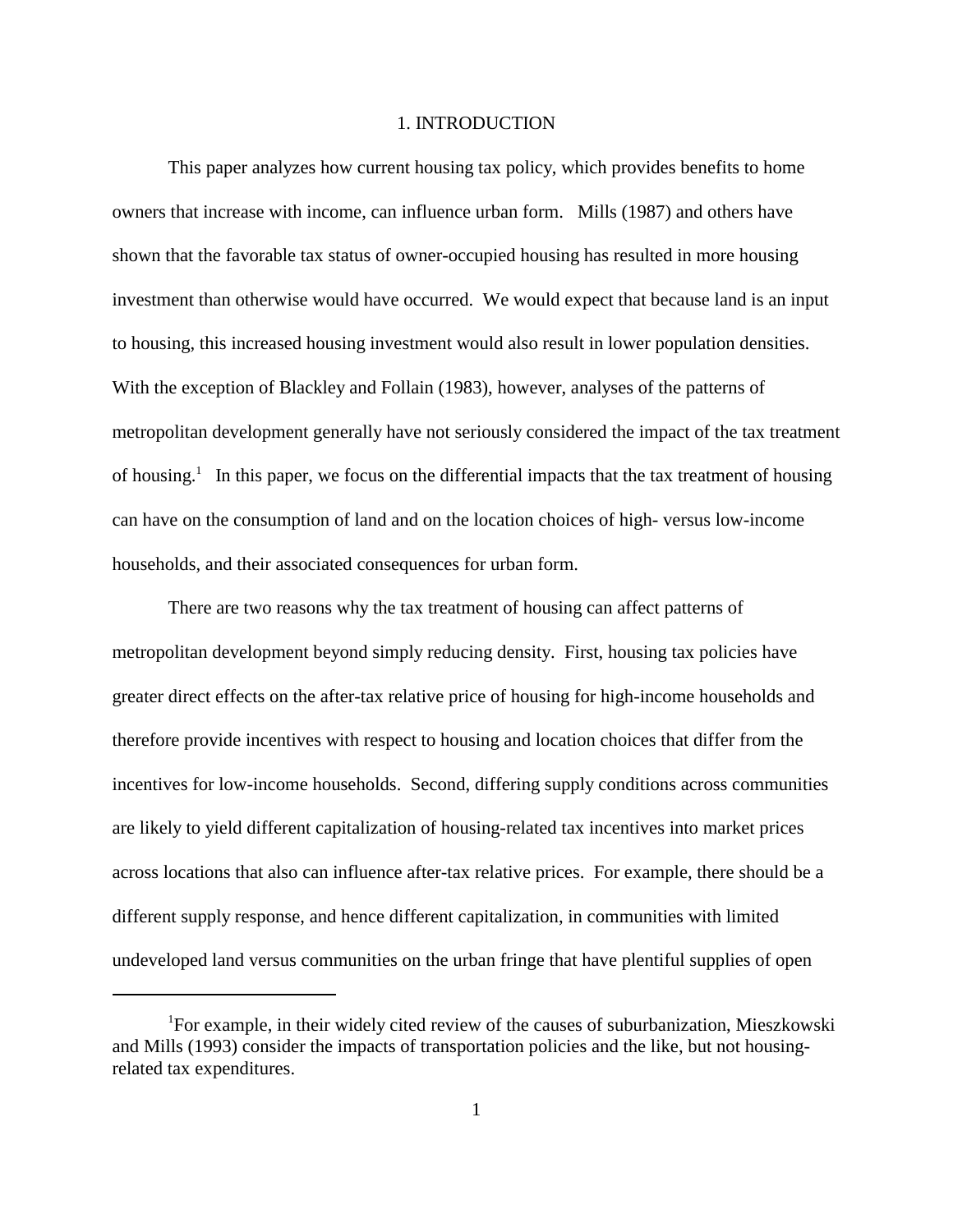land. In addition, the supply of housing available to high-income households will also depend on the housing decisions of low-income residents so that the extent to which housing tax benefits are capitalized into the market price of housing will depend on the geographic distribution of high- and low-income households across communities.

These two features are incorporated in a model that we use to analyze the impact of housing-related tax incentives on the housing consumption and community choices of high- and low-income households that hold idiosyncratic preferences for cities (bounded, supplyconstrained communities) and suburbs (unbounded, supply-unconstrained communities). A key feature of our analysis of community choice is that households' choices are not driven by different preferences between high-and low-income households but by the effects of policy on after-tax housing prices. The impact of the tax treatment of housing is examined under two regimes: one with no land-market constraints and one with a binding large lot zoning requirement in the suburbs.

When no binding zoning rules exist so that rich and poor households are equally mobile within the metropolitan area, our results indicate that a policy lowering the relative price of housing for high-income households unambiguously creates an incentive for low-income residents to leave the city and, under most circumstances, induces more high-income households to choose suburban locations as well. There are conditions, however, under which the tax policy would provide an incentive for high-income households to locate in the central city. This ambiguity in the impact on the community choices of high-income households suggests that the impacts of the federal tax treatment of housing may not be uniform across metropolitan areas. The conditions under which the policy creates an incentive for high-income households to locate

2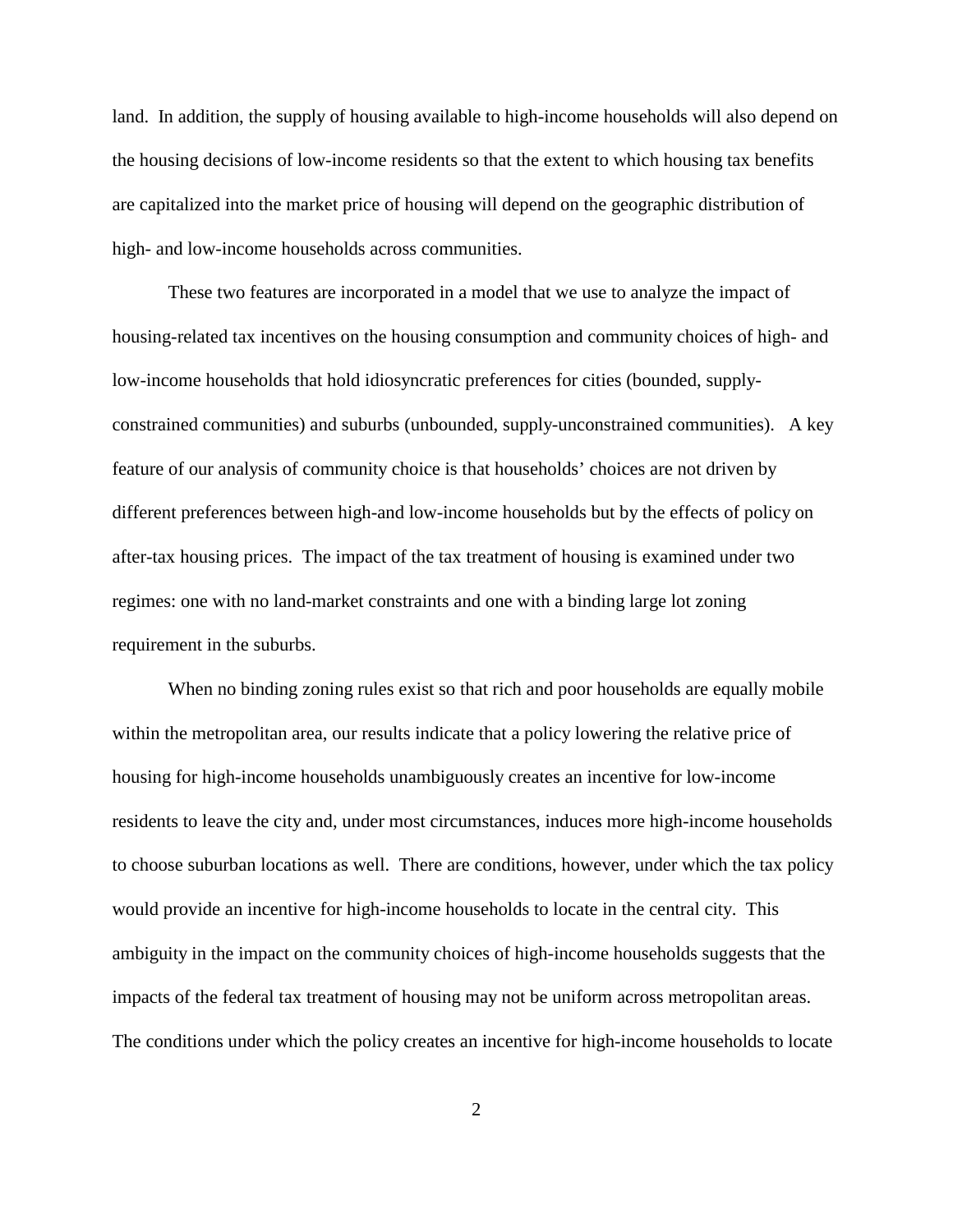in the city are, however, likely to be uncommon, so the net effect most probably is an increased decentralization of both high- and low-income households with an increase in total land consumption.

In the presence of a binding suburban zoning constraint that limits the ability of the poor to purchase a lot in the suburbs, tax policy that subsidizes the rich increases the degree of spatial sorting by income in the metropolitan area. More specifically, if large lot zoning in the suburbs confines poorer households to the central city, then a proportional subsidy that reduces the relative price of housing for high-income households will, under most circumstances, result in greater decentralization of the rich and hence a greater separation of high- and low-income households than otherwise would occur. Thus, it is only in the presence of a binding large lot zoning constraint that a proportional subsidy to owners can generate residential sorting by income of the type we see in the United States.

The practical relevance of these theoretical conclusions derives partially from their implication that policy influencing the spatial pattern of relative land prices, not just preferences for lower density lifestyles combined with rising incomes and better transportation systems, may have helped shape urban form in the U.S. In addition, our findings have potentially important implications for the emerging debate surrounding smart growth initiatives. If enacted, some of those initiatives clearly will affect the relative price of land across communities within individual metropolitan areas. The conclusions of our model suggest that the spatial pattern of development and the degree of residential sorting by income can be influenced by policies affecting relative land prices across space.

3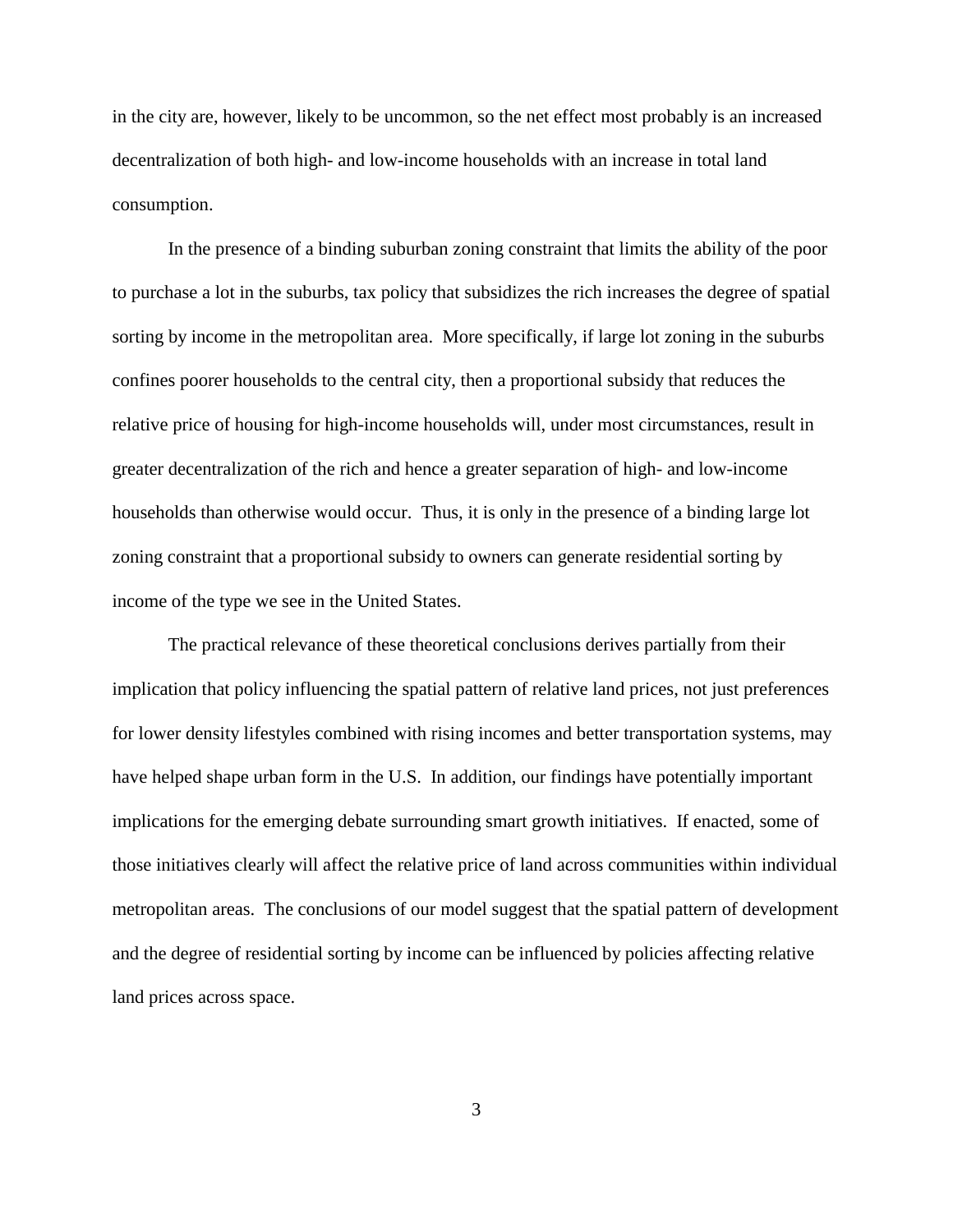#### 2. THE MAGNITUDE AND DISTRIBUTION OF FEDERAL TAX EXPENDITURES ASSOCIATED WITH OWNER-OCCUPIED HOUSING

On an annual basis, tax expenditures associated with mortgage interest and local property tax deductions are very large. Auten and Reschovsky (1998) report that the Department of the Treasury estimates the value of the mortgage interest deduction alone to be \$53.7 billion and the property tax deduction to be \$18.4 billion, for a total of \$72.1 billion in fiscal year 1999. Auten and Reschovsky (1998) also note that the subsidy to home ownership from the nontaxation of imputed rent amounts to about \$100 billion.

The benefits of mortgage interest and property tax deductions, as well as the nontaxation of imputed rent, do not accrue equally to all owners. In fact, less than one quarter of all filers and less than 40 percent of all home owners have sufficient income, house value, and leverage to warrant itemizing in lieu of taking the standard deduction.<sup>2</sup> For the predominantly low- and moderate-income owners that do not itemize, there are no benefits related to mortgage interest or local property tax deductions. Cecchetti and Rupert (1996) report that over 70 percent of the tax expenditures associated with the mortgage interest deduction accrue to households with annual earnings in excess of \$75,000.<sup>3</sup> Thus, the mortgage and property tax deductions result in highand low-income households' facing different after-tax prices for housing.

Even though all home owners profit from the nontaxation of imputed rent, this aspect of

<sup>2</sup> The *Statistics of Income Bulletin* (Internal Revenue Service, Washington D.C.: Fall 1995) reports that 23.2 percent of all filers used the mortgage interest deduction. Although the IRS does not tabulate data separately for owners and renters, if we assume that 65 percent of all filers are home owners, then the fact that 23.2 percent of all filers use the mortgage interest deduction suggests that roughly 36 percent of all owners use the standard deduction.

<sup>&</sup>lt;sup>3</sup>That this is, indeed, a relatively high income is evident from the fact that the median household income in 1998 was \$33,400 (in 1998 dollars; 1998 *Survey of Consumer Finances*).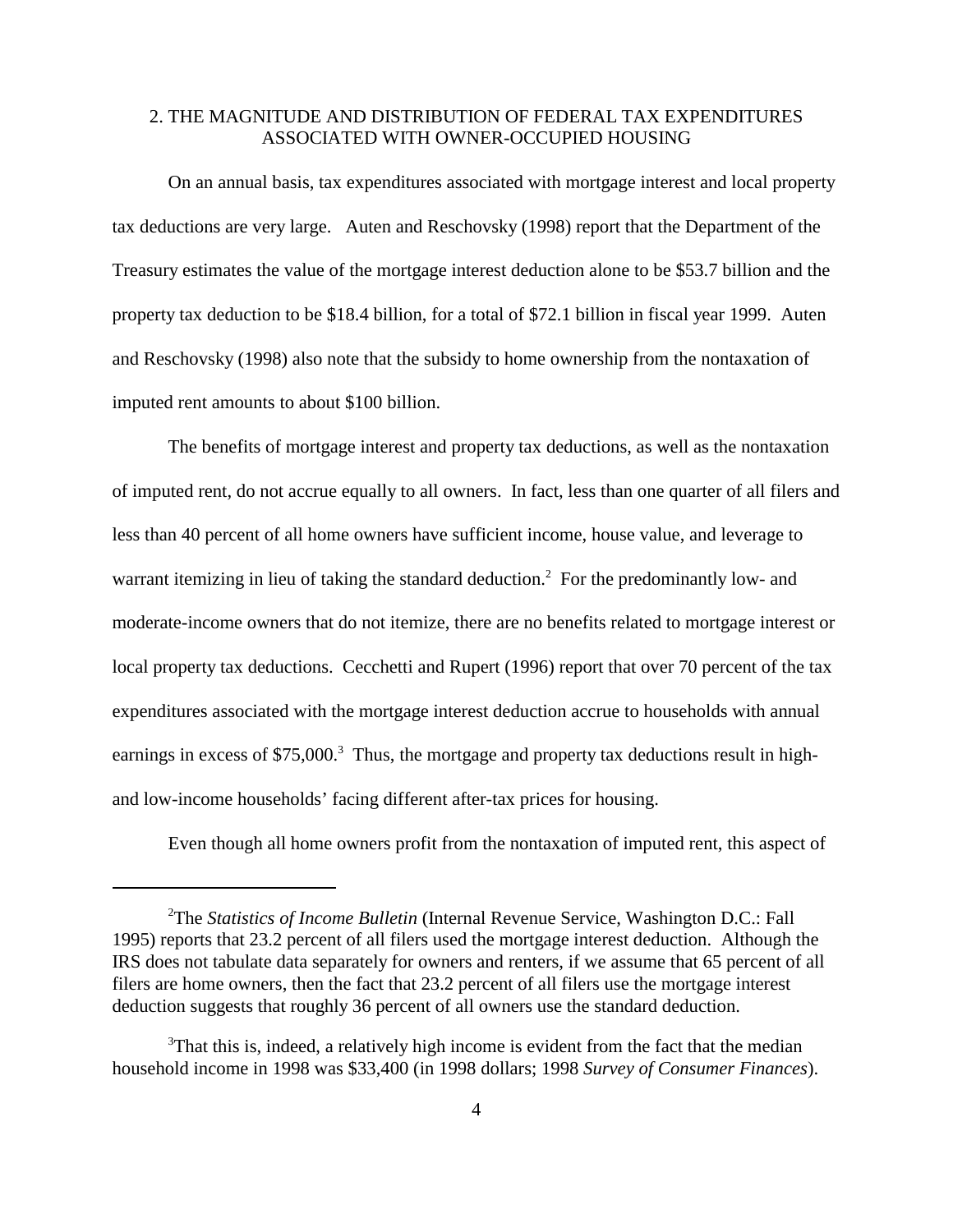the housing subsidy also is differentially valued by high-and low-income households. Because high-income households face higher marginal tax rates, the nontaxation of imputed rents effectively lowers the after-tax price of housing more for high-income households than for lowincome households. For example, Poterba (1991) estimates that tax code-related benefits to owner-occupied housing lower the costs of high-tax-bracket owners by as much as 15 percent.

Thus, the net impact of the tax treatment of housing is to provide greater benefits for households with greater income and wealth. The remainder of the paper examines how this can affect the density and residential makeup of a metropolitan area.

#### 3. A MODEL OF THE IMPACTS OF RELATIVE HOUSE PRICE CHANGES IN A METROPOLITAN AREA WITH BOUNDED AND UNBOUNDED COMMUNITIES

The structure of our model is characterized by the following features: (a) a metropolitan area in which there is a city with a fixed boundary and a suburban community that always can expand on the margin; (b) two types of workers, high and low skill/income; (c) a housing subsidy that only high-skill households receive; and (d) a system of preferences in which households of a given type have identical preferences over housing services and nonhousing services, but can differ in terms of an idiosyncratic preference for city versus suburban location. The remainder of this section discusses these features and their implications in more detail.

#### *3.1 Characterization of the Metropolitan Area*

There is a single metropolitan area consisting of two jurisdictions indexed by  $j = (c,s)$ , with c denoting the central city and s denoting the suburban jurisdiction. The central city boundary is exogenously given and cannot be changed so that the central city's land area,  $\overline{L}_c$ , is fixed. We refer to the central city as being a bounded community with its land in perfectly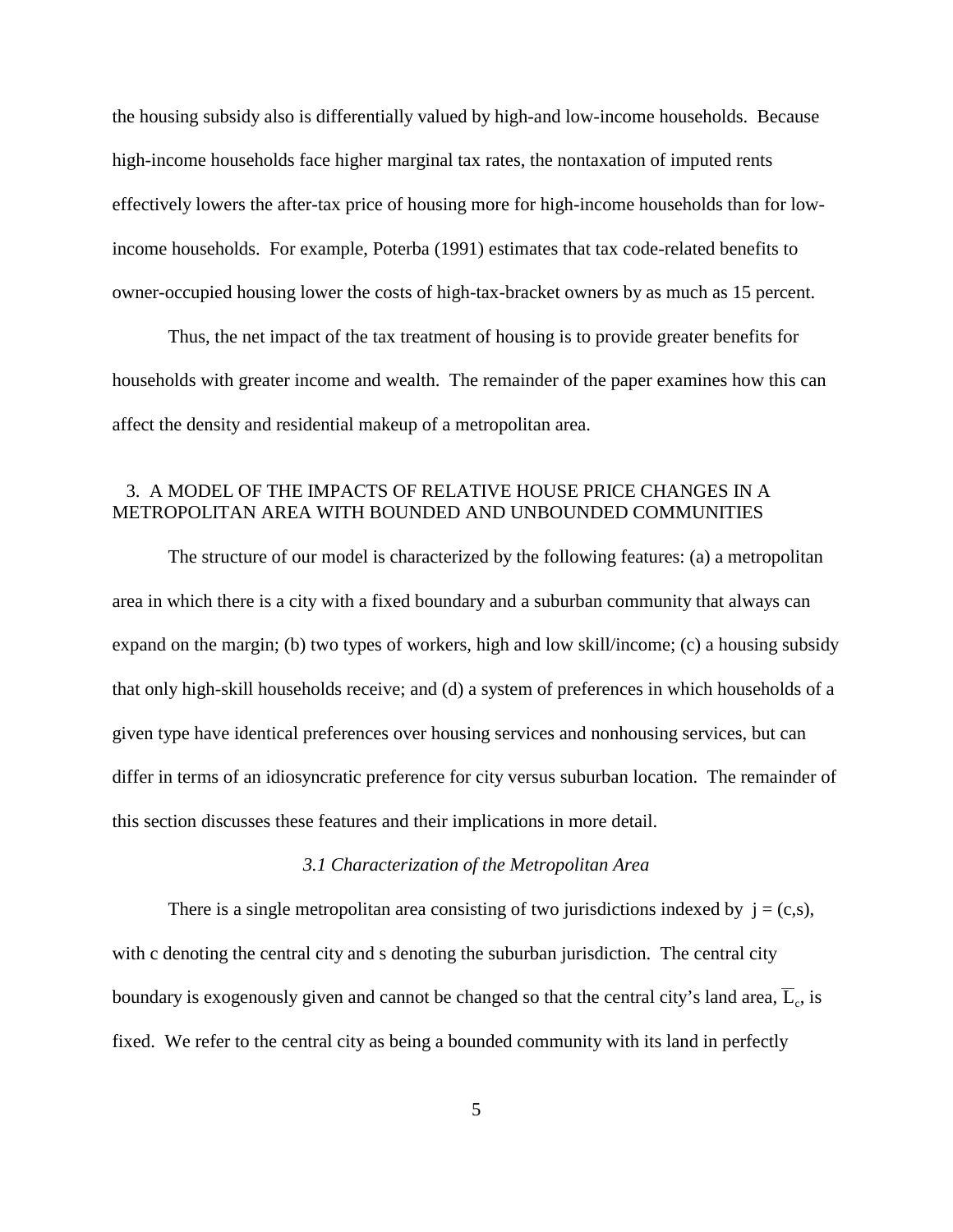inelastic supply. In contrast, unimproved land in the suburban region,  $L<sub>s</sub>$ , is assumed to be perfectly elastically supplied. Hence, the suburbs are the unbounded community.<sup>4</sup> Because there is a potentially infinite supply of land to the suburban community, its price,  $r_s$ , is fixed at the value of its alternative use–agriculture. City land price,  $r_c$ , adjusts to allocate the scarce resource, city land.

In addition, two types of workers indexed by  $i=(h,l)$ , with h denoting high skill and l denoting low skill, live in the metropolitan area. Each group is fixed in size, N<sup>i</sup>, with high-skill workers earning wage w<sup>h</sup> and low-skill workers earning wage  $w^{1.5}$ . The distribution of these two groups across the metropolitan area depends on systematic and idiosyncratic preferences, equilibrium prices, and housing subsidies.

#### *3.2 Characterization of the Housing Subsidy*

The various tax code-related benefits to owner occupancy can lower the after-tax price of owner-occupied housing. Abstracting from the nontaxation of imputed rent, we specify the mortgage interest and property tax deductions as a subsidy,  $\tau^i$ , defined as the fraction of the price of housing services paid by the government. For simplicity, we assume that the level of the standard deduction and the progressivity of the tax code combine to function so that the mortgage

<sup>&</sup>lt;sup>4</sup>While the central city is always the bounded community and the suburb the unbounded community in our lexicon, the results derived below generally apply to communities with low versus high supply elasticities.

<sup>&</sup>lt;sup>5</sup>We assume that the metropolitan area is an integrated labor market and that all locations are equally accessible to employment so that there are no commuting-related rent or wage gradients.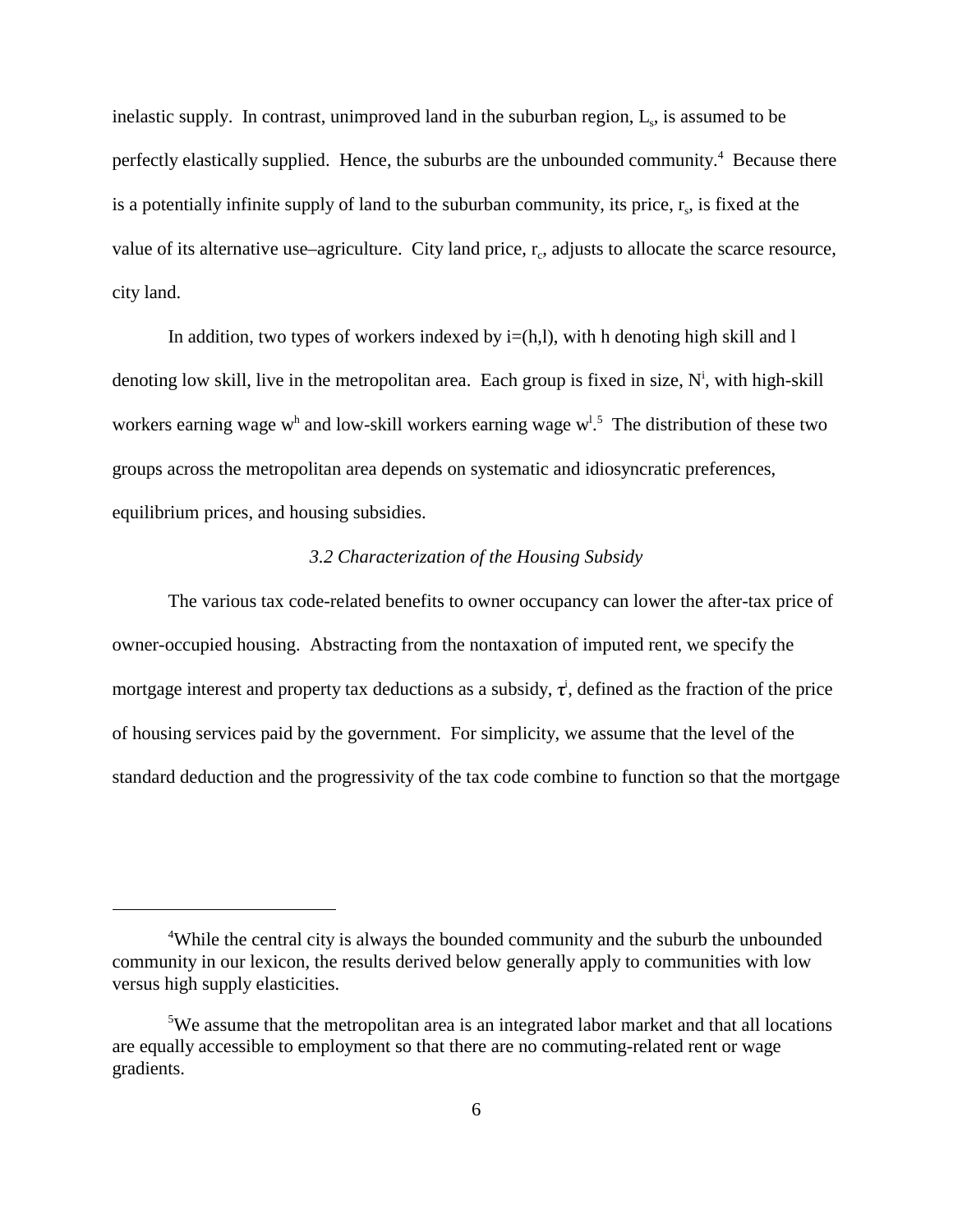interest and property tax deductions are attractive only to high-skill workers.<sup>6</sup>

For low-skill, low-income households,  $\tau=0$ , so that the after-tax price of housing services  $(r_{ja}^l)$  equals the observed market price of those services,  $r_j$ . Because the after-tax price equals the market price for low income households, we drop the superscript on after-tax rents for the remainder of the discussion. For high-skill, high-income households, the after-tax price of housing services is given by equations (1) and (2),

$$
r_{ja} = (1 - \tau^h) r_j \quad \text{where } 0 < \tau^h < 1, \quad j = c, s. \tag{1}, (2)
$$

Note that the after-tax price of housing for high-income individuals depends not only on the direct effect of  $\tau$ , but also on the effect of  $\tau$  on equilibrium prices. At one extreme,  $\tau$  could be perfectly capitalized into market prices such that after-tax prices were unchanged by the subsidy; at the other extreme, there could be no capitalization and  $r_j$  would be unaffected by  $\tau$  while  $r_{ja}$ would fall by the full amount of  $\tau$ .

#### *3.3 Preferences*

Individuals consume a market good,  $X$  (whose price is the numeraire), and housing services, H<sub>j</sub>. An individual consumer, k, maximizes utility by choosing residential location and optimal quantities of X and H<sub>j</sub> given  $r_j$ ,  $\tau^i$ , and w<sup>i</sup>. More formally,

Max U<sup>ik</sup> ( X, H<sub>j</sub>) Subject to: 
$$
X + (1 - \tau^i)r_j H_j = w^i
$$
. (3)

Individuals of a given type are assumed to have identical preferences over X, and H<sub>j</sub>, but they

<sup>6</sup> Thus, we effectively assume that low-skill worker households do not itemize. Depending on the extent of capitalization, the tax advantages of mortgage and property tax deductions affect the after-tax price of housing while the tax benefits associated with the standard deduction do not affect the relative price of housing.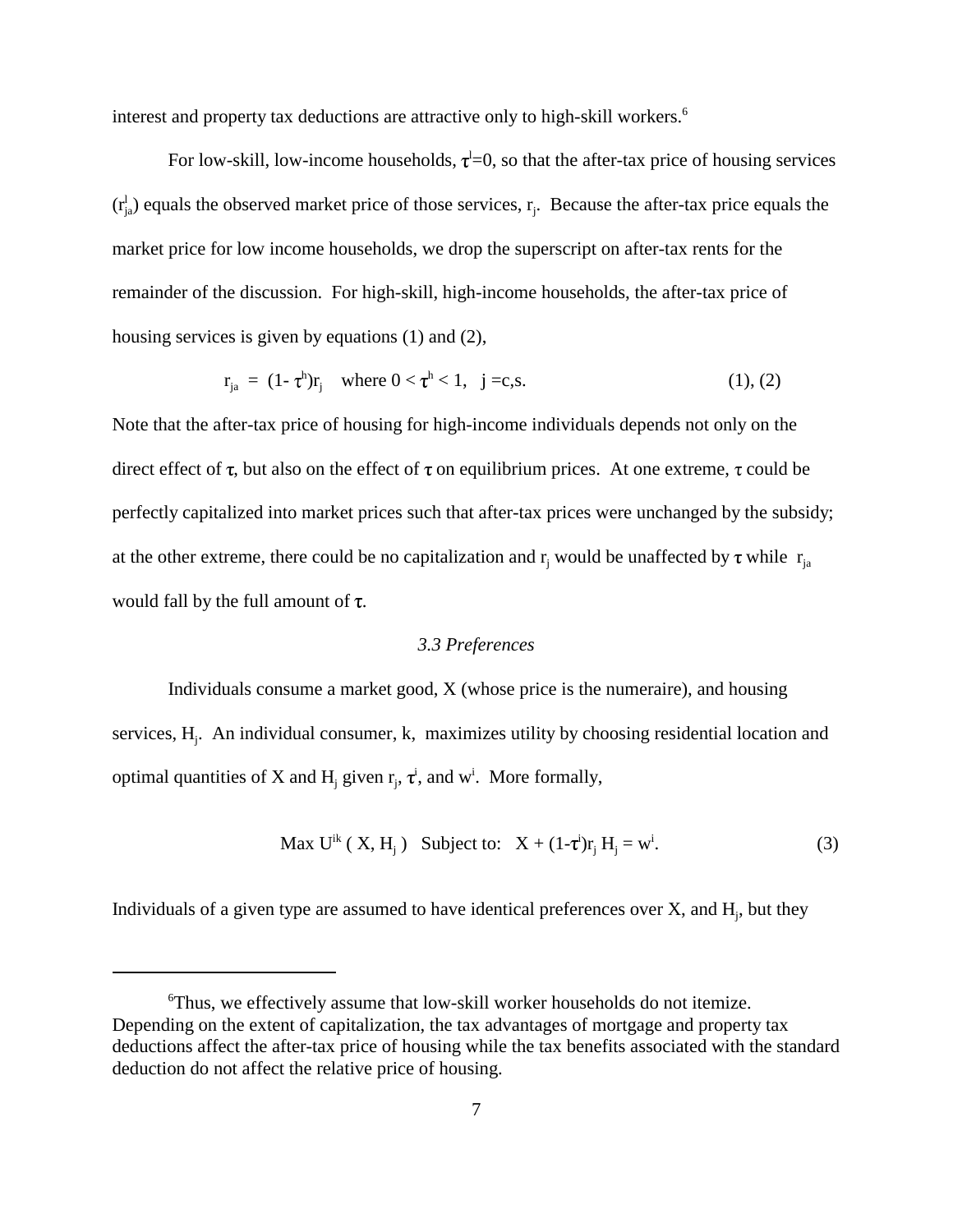differ in their preferences for city or suburban location. The utility function is defined such that the indirect utility function,  $V^{ik}$ , takes the following form

High skill: 
$$
V^{hk} = V(r_{ja}, w^h) + \varepsilon_j^{hk}
$$
  
Low skill: 
$$
V^{lk} = V(r_j, w^l_j) + \varepsilon_j^{lk},
$$
 (4)

where  $V(.)$  is the systematic component of utility and  $\varepsilon_j^k$  is the increment to indirect utility associated with the choice of location j. Note that  $\varepsilon_j^k$  is normalized such that it represents the incremental utility associated with an individual choosing a suburban location. Specifically, let  $\mathbf{e}_{\mathbf{c}}^{\mathbf{i}\mathbf{k}}$  =  $\mathbf{e}_{\mathbf{s}}^{\mathbf{i}\mathbf{k}}$  define the relative idiosyncratic preference for locations c and s.

#### *3.4 Location Choice*

Because all consumers have identical tastes except for idiosyncratic preferences for city or suburban living, the marginal consumer is defined (separately for rich and poor individuals) by that  $\varepsilon^k$ ,  $\varepsilon^{i^*}$ , satisfying  $\varepsilon^{i^*} = V_c^i - V_s^i$ .

More formally, for each worker type the marginal consumer is defined such that

$$
\varepsilon^{\mathbf{h}^*} = \mathbf{V}(\mathbf{r}_{\mathbf{ca}}, \mathbf{w}^{\mathbf{h}}) - \mathbf{V}(\mathbf{r}_{\mathbf{sa}}, \mathbf{w}^{\mathbf{h}})
$$
 (5)

$$
\varepsilon^{l^*} = V(r_c, w^l) - V(r_s, w^l). \tag{6}
$$

Since  $r_c \ge r_s$ ,  $\varepsilon^{i*} \le 0$  or no households would choose to live in the city.<sup>7</sup>

By specifying a distribution,  $\Psi^{i}$ , for  $\varepsilon^{ik}$ , the number of rich or poor households choosing

<sup>&</sup>lt;sup>7</sup>Because suburban rent is fixed at the value of its alternative use, city rents are always greater than or equal to suburban rents. Thus, the systematic component of utility in the city is always less than or equal to the systematic component of suburban utility. Therefore, households choosing to live in the city must have a preference for the city, and hence  $\varepsilon^{i*} \leq 0$ .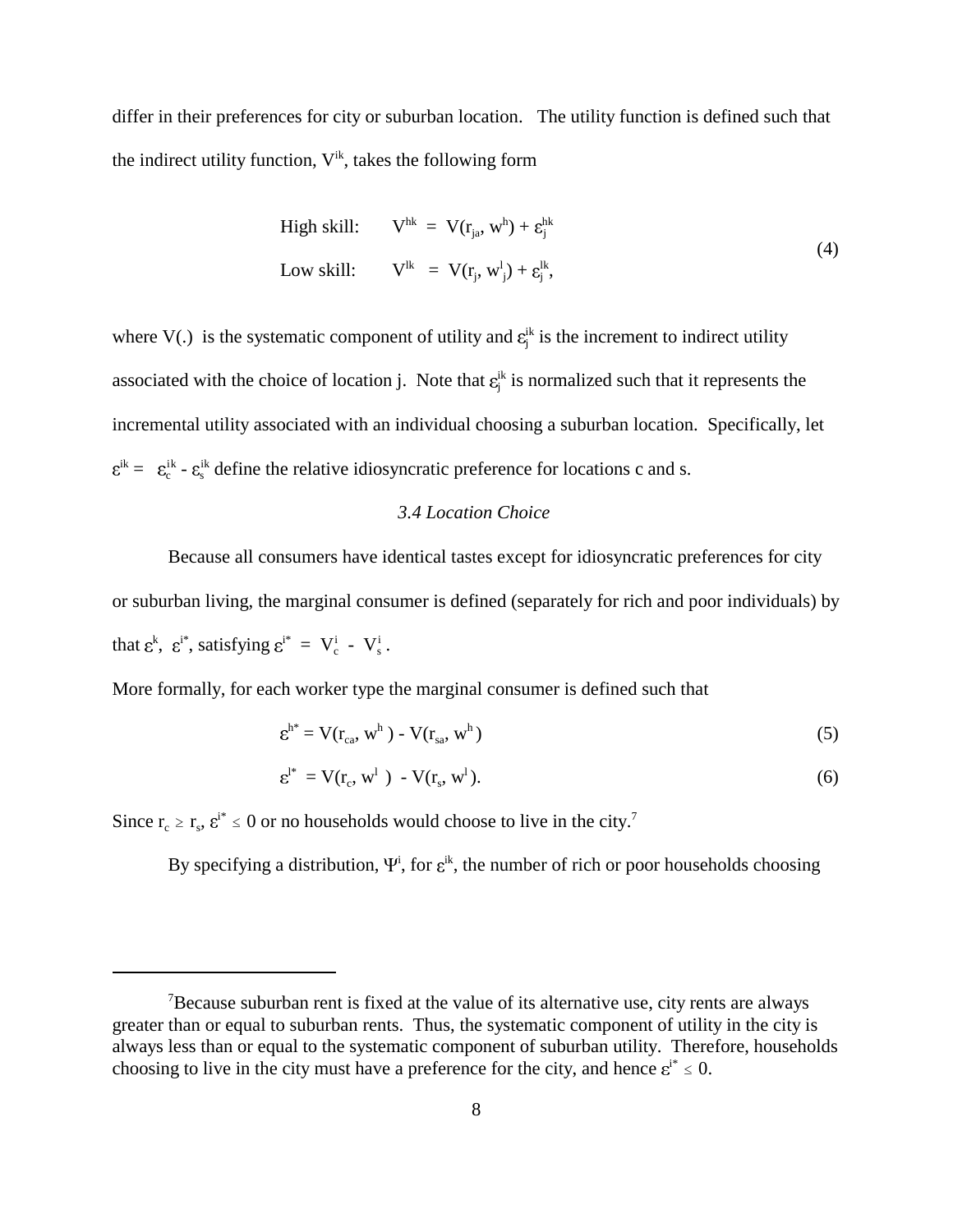city residences,  $N_c^i$ , can be determined as a function of relative rents in the city and suburbs.<sup>8</sup> Thus, the numbers of rich and poor households choosing to live in the city are given by:

$$
N_c^i = \Psi^i(\varepsilon^{i*}), \text{ for } i = h, l. \tag{7}, (8)
$$

It is straightforward that  $\partial \Psi / \partial \varepsilon^{i*} > 0$ . For example, if indifference requires a very negative  $\varepsilon^{i*}$ . few people will choose a city residence. Essentially, city rents are relatively high if  $\varepsilon^{i*}$  is strongly negative. However, as  $\varepsilon^{i*}$  increases toward zero, the number of people choosing city residences increases. Hence, the derivative must be positive.

Finally, because the number of high-and low-skill individuals is fixed,

$$
N_s^i = N^i - N_c^i, \t i = h, l. \t(9), (10)
$$

#### *3.5 Housing Demand*

Given an indirect utility function, Roy's identity provides the demand for housing by each individual household. Conditional on the choice of jurisdiction, individual housing demand is a function of  $r_{ja}$ , and w<sup>h</sup> for high-skill households and  $r_j$ , and w<sup>1</sup> for low-skill households as shown in equations  $(11)-(14)$ .

$$
H_j^h = H^h(\mathbf{r}_{ja}, \mathbf{w}^h), \quad \text{for } j = c, s; \tag{11}, (12)
$$

$$
H_j^l = H^l(r_j, w^l), \quad \text{for } j = c, s \tag{13}, (14)
$$

<sup>&</sup>lt;sup>8</sup>Note that increasing wealth is assumed not to change one's intrinsic preference for a city versus suburban location. Thus, when subsidies increase, they do not favor city or suburbs. Similarly,  $w<sup>i</sup>$  does not affect the population distribution because wages for individuals of a given type within the single metropolitan area labor market are assumed to be the same in both jurisdictions.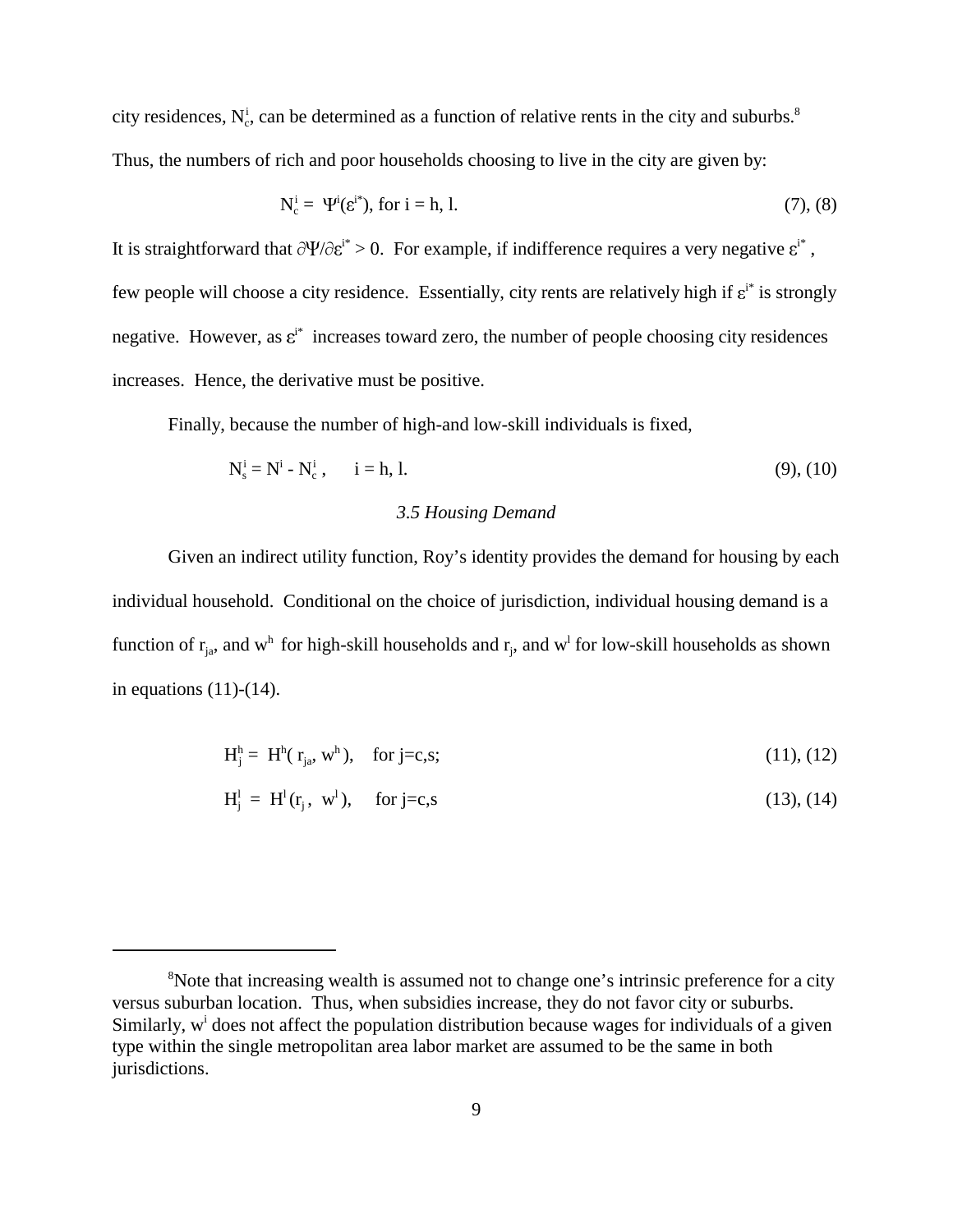#### *3.6 Aggregate Demand and Supply of Land*

Land consumption is assumed to be proportional to the demand for housing services. Assuming purely for convenience that the proportionality factor equals one, land consumption, which cannot exceed  $\overline{L}_c$  in the city, is given by

$$
\overline{\mathbf{L}}_{\rm c} = \mathbf{H}_{\rm c}^{\rm h} \, \mathbf{N}_{\rm c}^{\rm h} + \mathbf{H}_{\rm c}^{\rm l} \, \mathbf{N}_{\rm c}^{\rm l}.\tag{15}
$$

Suburban land, which is not exogenously given, is defined by

$$
L_s = H_s^h N_s^h + H_s^l N_s^l. \tag{16}
$$

While the assumption of proportionality is a useful one because it simplifies the algebra in the comparative static analysis below by doing away with the need to explicitly model the production of housing with capital and land, it obviously is not realistic. Hence, its potential impact on the results needs to be examined up front. Clearly, if land prices were to increase, capital could be substituted for land in the production of housing services. That is, more people could be accommodated in the rising land price area by increasing the use of capital (i.e., by building up). By assuming proportionality, we abstract from this margin for substitution. However, all our key comparative statics results hold as long as there are diminishing returns to using capital in the production of housing. Because land is a fixed factor in the city, the unit cost of housing will rise with an increasing number of households in the city, even as capital is substituted for land. Rents in the city still adjust to allocate the scarce resource.<sup>9</sup> This highlights that the boundedunbounded distinction between communities in the metropolitan area is much more important to

<sup>&</sup>lt;sup>9</sup>This does imply that, when population falls in the city, the remaining city residents consume more city housing services. Implicitly, we are assuming that the housing stock adjusts in terms of size of housing to match demand. This also is unrealistic in the short run, as housing that does not match consumer demands often is left vacant. It is noteworthy that this sort of fixity of city housing stock only reinforces the results below associated with sorting by income.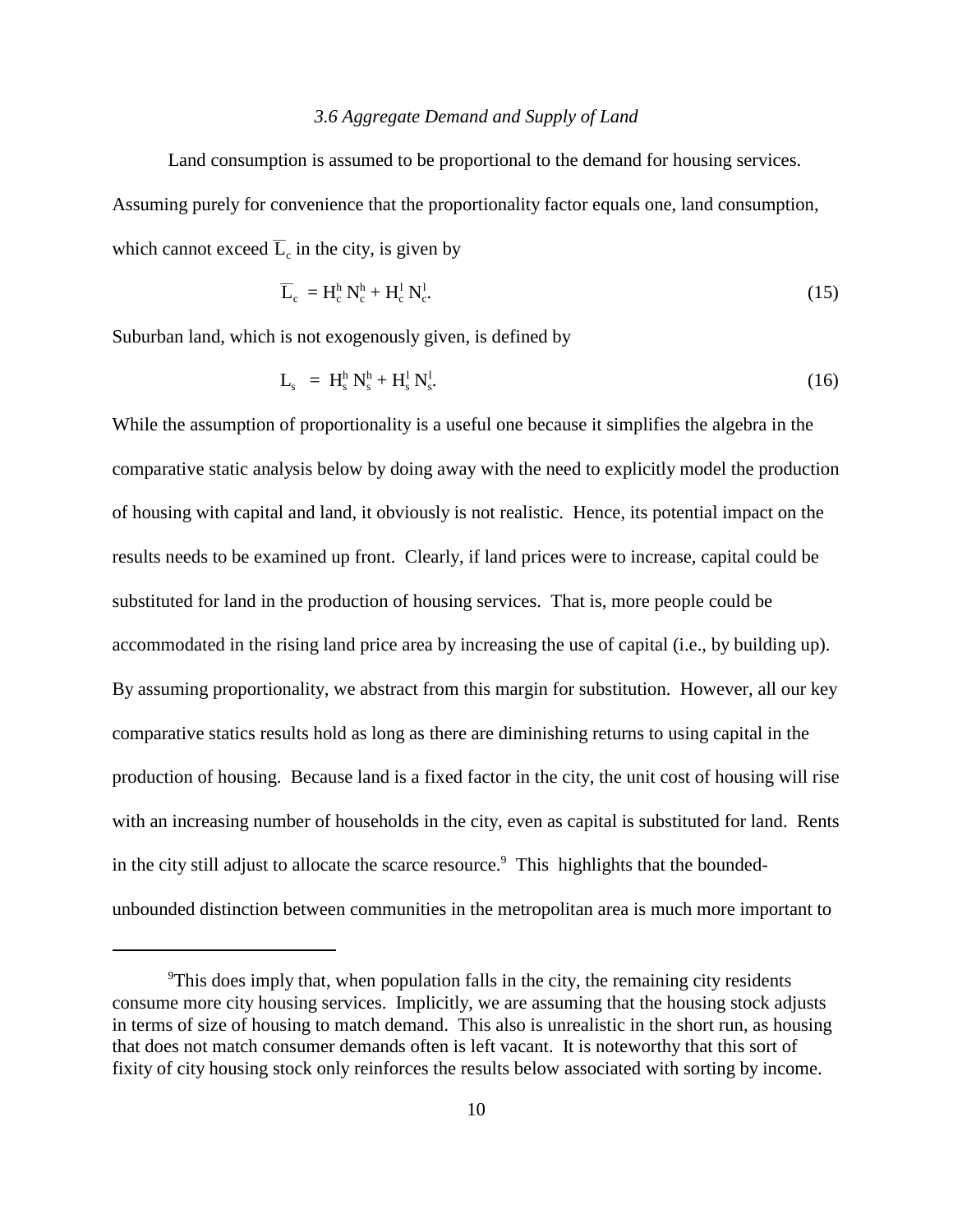the model than is our simplified housing supply side.

#### 4. COMPARATIVE STATICS

#### *4.1 Case 1: No Lot Size Constraints*

The first case considered is one in which no land use constraints of any type are present. With  $w<sup>i</sup>$  exogenously fixed, equations (1), (2), (5)-(16) form a system of 14 equations (six of which are identities) in 14 variables  $r_c$ ,  $r_{ca}$ ,  $r_{sa}$ ,  $\epsilon^{h*}$ ,  $\epsilon^{l*}$ ,  $N_c^h$ ,  $N_c^l$ ,  $N_s^h$ ,  $N_s^l$ ,  $H_c^h$ ,  $H_c^l$ ,  $H_s^h$ ,  $H_s^l$ , and  $L_s$ . Note that  $r_s$  does not adjust in this case because agricultural land is perfectly elastically supplied.

To examine the effects of changing the mortgage interest and local property tax deductions on location choices and housing consumption by high- and low-skill workers, these equations can be totally differentiated as follows:

$$
\mathrm{d}\varepsilon^{\mathrm{h}^*} = \mathrm{v}_{\mathrm{r}_{\mathrm{ca}}}^{\mathrm{h}} \mathrm{d}\mathrm{r}_{\mathrm{ca}} - \mathrm{v}_{\mathrm{r}_{\mathrm{sa}}}^{\mathrm{h}} \mathrm{d}\mathrm{r}_{\mathrm{sa}}
$$
(17)

$$
d\varepsilon^{1*} = v_{r_c}^1 dr_c \tag{18}
$$

$$
dr_{ca} = (1 - \tau) dr_c - r_c d\tau
$$
\n(19)

$$
dr_{sa} = -r_s d\tau \tag{20}
$$

$$
dN_c^h = \psi_{\varepsilon^{h^*}}^h d\varepsilon^{h^*} \tag{21}
$$

$$
dN_c^1 = \psi_{\epsilon^{1*}}^1 d\epsilon^{1*} \tag{22}
$$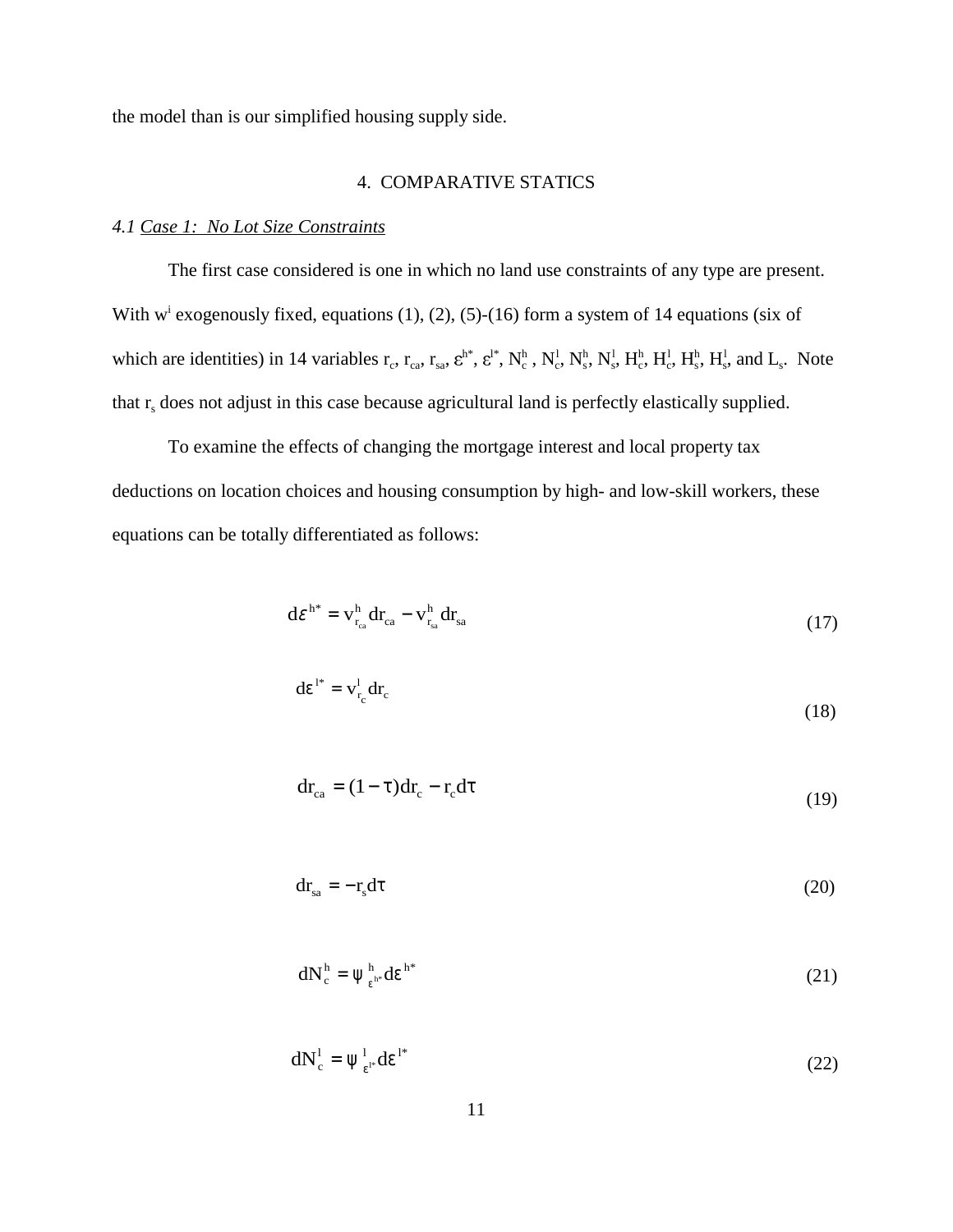$$
dH_c^h = H_{r_{ca}}^h dr_{ca}
$$
 (23)

$$
dH_c^1 = H_{r_c}^1 dr_c \tag{24}
$$

$$
dH_s^h = H_{r_{sa}}^h dr_{sa}
$$
 (25)

$$
dH_s^1 = H_{r_s}^1 dr_s = 0
$$
 (26)

$$
H_c^h dN_c^h + N_c^h dH_c^h = H_c^l dN_c^l + N_c^l dH_c^l
$$
\n(27)

$$
dL_s = H_s^h dN_s^h + N_s^h dH_s^h + H_s^l dN_s^l + N_s^l dH_s^l
$$
 (28)

$$
dN_c^h = -dN_s^h \tag{29}
$$

$$
dN_c^1 = -dN_s^1 \tag{30}
$$

Equations (17)-(30) then can be solved for dr<sub>c</sub>/d $\tau$ , dN<sup>h</sup><sub>c</sub>/d $\tau$ , dN<sup>h</sup><sub>c</sub>/d $\tau$ , dH<sup>h</sup><sub>c</sub>/d $\tau$ , dH<sup>h</sup><sub>c</sub>/d $\tau$ , and  $dL_s/d\tau$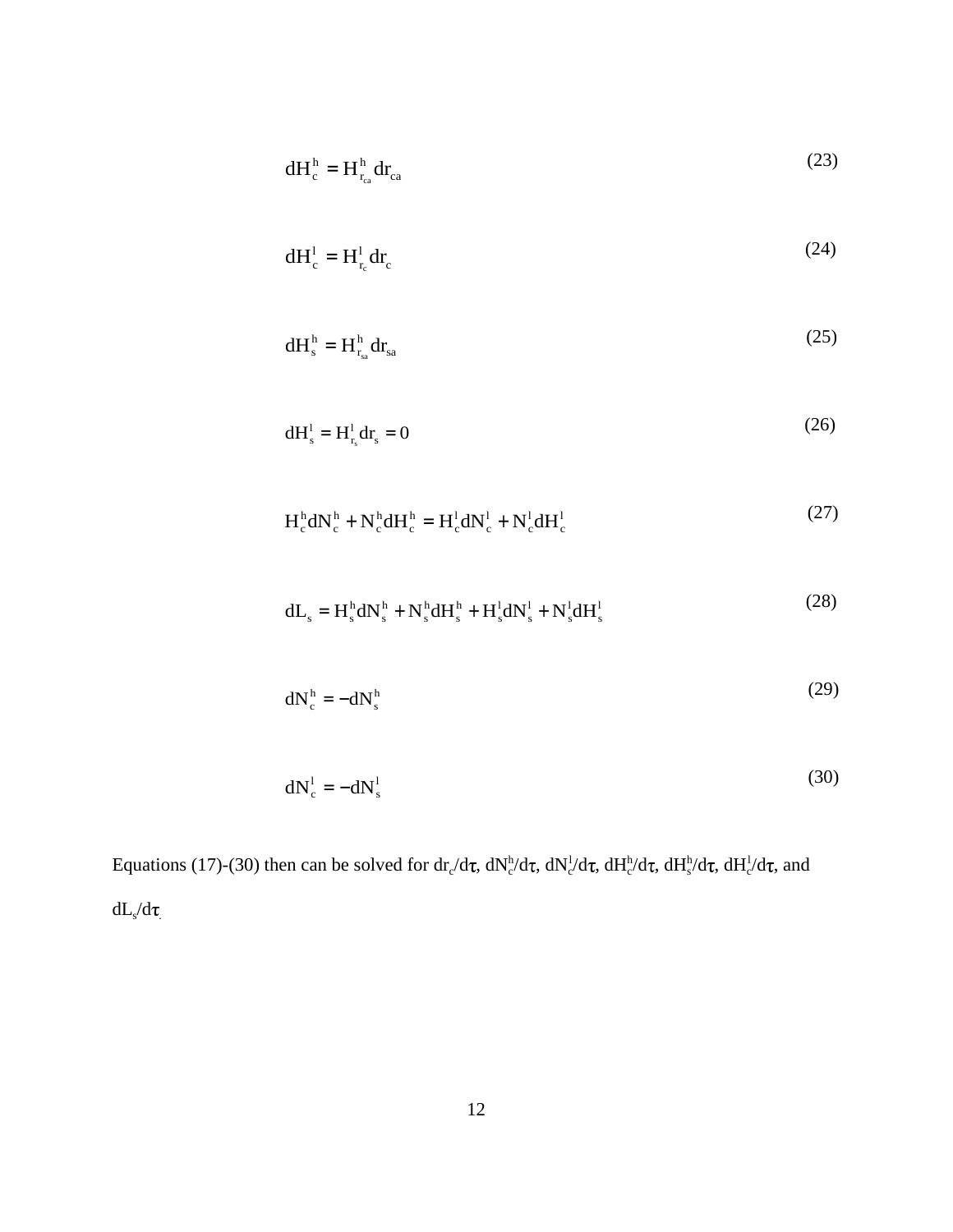#### *4.1.1 Rents*

Consider the effects of a change in subsidies on the price of housing services in the city, which is given by:

$$
\frac{dr_c}{d\tau} = \frac{\{-H_c^h \psi_{\varepsilon^{h^*}}^h (V_{r_{sa}}^h r_s - V_{r_{ca}}^h r_c) + N_c^h H_{c_{r_{ca}}^h r_c}^h\}}{H_c^h \psi_{\varepsilon^{h^*}}^h V_{r_{ca}}^h (1 - \tau) + N_c^h H_{c_{r_{ca}}^h (1 - \tau) + H_c^l \psi_{\varepsilon^{h^*}}^h V_{r_c}^l + N_c^l H_{c_{r_c}}^l} > 0
$$
\n(31)

In the denominator, the first and third terms are negative because the demand for housing by each skill type falls as price increases (i.e.,  $\partial V^h/\partial r_{ca}$ <0 and  $\partial V^l/\partial r_c$ <0) and because the number of people choosing city residences increases with  $\varepsilon^{h*}$  (i.e.,  $\partial \Psi^h / \partial \varepsilon^h > 0$ ). The second and fourth terms are also negative because housing demand decreases as after-tax rents increase (i.e.,  $\partial H_c^1/\partial r_c$  <0 and  $\partial H_c^{\text{h}}/\partial r_{\text{ca}}$  < 0). Thus, the denominator clearly is negative.

Signing the numerator requires a bit more analysis. The second term of the numerator is always negative because demand curves slope down. However, the sign of the first term depends on the quantity  $(V_{r_{c,a}}^h r_s - V_{r_{c,a}}^h r_c)$ . Invoking Euler's theorem for functions that are homogeneous of  $s - v_{r}$  $\int_{\text{sa}}^{\text{h}} \mathbf{r}_{\text{s}} - \mathbf{V}_{\text{r}_{\text{ca}}}^{\text{h}} \mathbf{r}_{\text{c}}$ 

degree zero (which is the case for the indirect utility function), it is straightforward to show that

$$
(V_{r_{sa}}^h r_s - V_{r_{ca}}^h r_c) = -\frac{1}{(1-\tau)} \epsilon^{h^*} > 0
$$
 so that equation (31) can be rewritten as: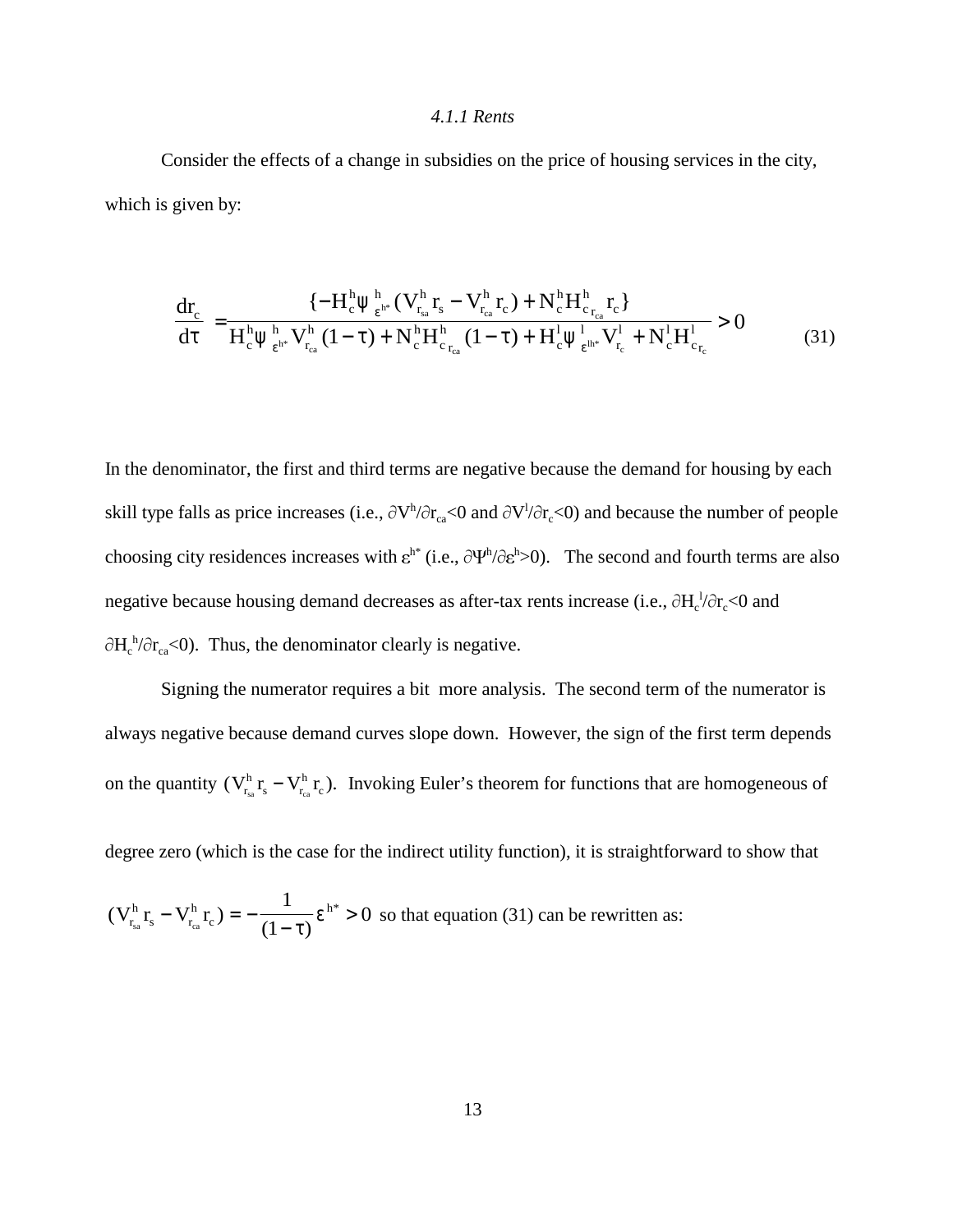$$
\frac{dr_c}{d\tau} = \frac{H_c^h \psi_{\epsilon^{h^*}}^h \frac{1}{(1-\tau)} \epsilon^{h^*} + N_c^h H_{c_{r_{ca}}}^h r_c}{H_c^h \psi_{\epsilon^{h^*}}^h V_{r_{ca}}^h (1-\tau) + N_c^h H_{c_{r_{ca}}}^h (1-\tau) + H_c^l \psi_{\epsilon^{h^*}}^l V_{r_c}^l + N_c^l H_{c_{r_c}}^l} > 0 \tag{31'}
$$

The numerator now clearly is negative, making the derivative unambiguously positive. While algebraically cumbersome, this is not surprising economically, since an increase in housing subsidies increases the overall demand for housing. This, in turn, increases city prices because housing in this part of the metropolitan area is inelastically supplied.

Equations (31) and (31') basically show the extent to which tax subsidies for housing are capitalized into market prices. Two aspects of these equations warrant further discussion. First, the degree of capitalization will be lower when there are larger numbers of low-income households living in the city. It will also be lower if these households' city housing consumption is highly sensitive to price. To see this more clearly, note that the last two terms in the denominator represent the responses of low-income households to changes in prices, and the larger these terms are, the less capitalization of subsidies into market prices there is. The economic intuition for this result is simply that low-income residents are the suppliers of land to the high-income households receiving the subsidies. And the more elastic that supply, the lower the capitalization of the subsidies to the rich owners.

Second, housing subsidies are never completely capitalized into market prices even if there are no low-income households in the city in which land supply is fixed. Incomplete capitalization arises from the fact that high-income households can opt for a suburban residence where subsidies always lower after-tax market prices (because housing there is in perfectly elastic supply). This can be seen more formally by noting that complete capitalization would leave after-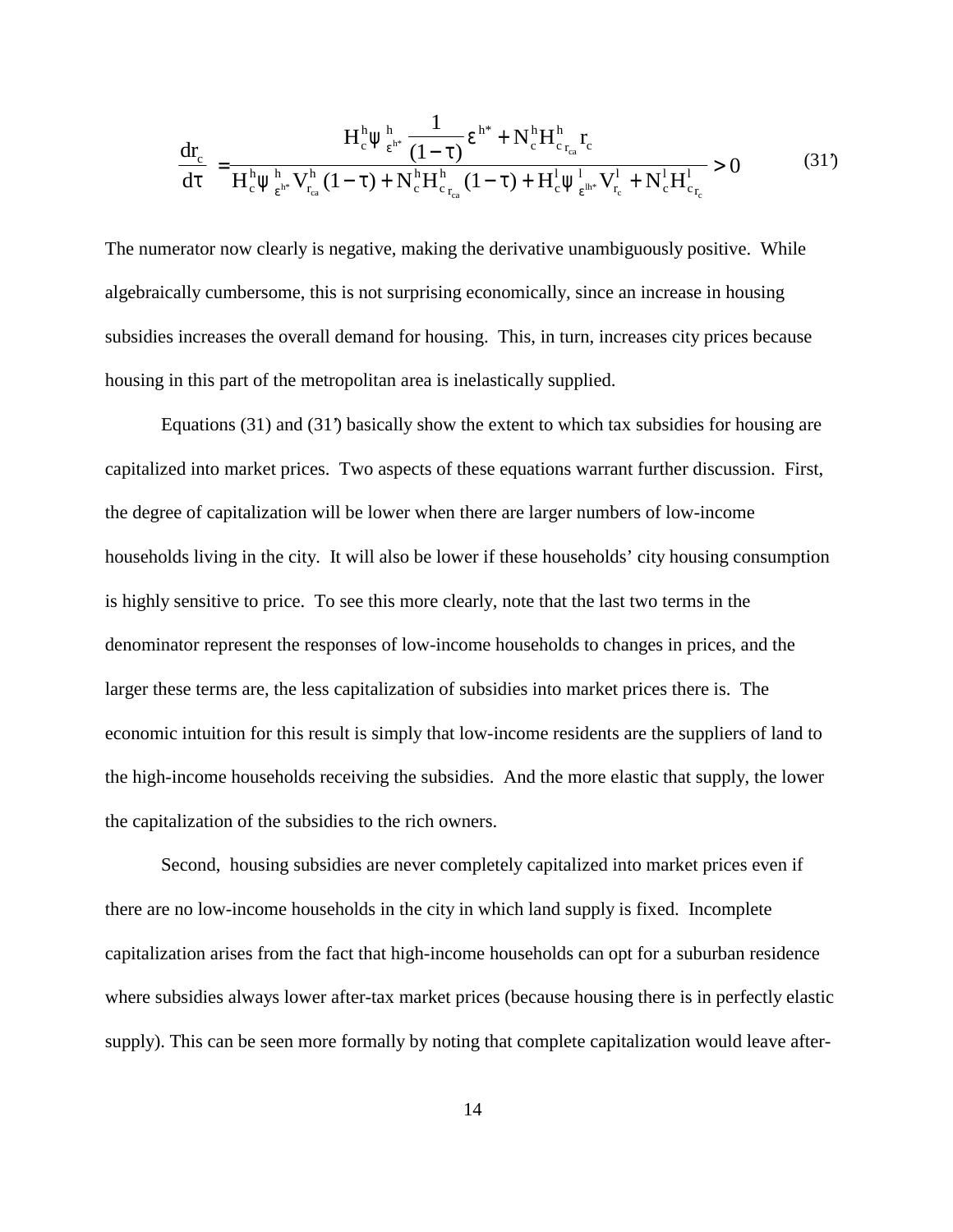tax prices unchanged so that  $dr_{ca}/d\tau = (1-\tau)dr_c/d\tau - r_c = 0$ , or  $dr_c/d\tau = r_c/(1-\tau)$ . Manipulation of (31) reveals that  $dr_c/d\tau < r_c/(1-\tau)$  even when there are no low-income households in the city. These findings with respect to capitalization will be important for our analysis below of the impact of housing subsidies on the community choices of high- and low-income households.

#### *4.1.2 Number of Households Choosing City Residences*

Increases in subsidies always reduce the number of low-income households choosing to live in the city as is evident by

$$
\frac{dN_c^1}{d\tau} = \psi_{\epsilon^{1*}}^1 V_{r_c}^1 \frac{dr_c}{d\tau} < 0 \,. \tag{32}
$$

As subsidies rise, rents in the city increase, so fewer low-income households, which pay the full market price, choose to live in the city.

The situation is more ambiguous for high-income people. The effect of subsidies on the number of high-income people choosing city residences is given by:

$$
\frac{dN_c^h}{d\tau} = \psi_{\varepsilon^{h^*}}^h (V_{r_{ca}}^h (1 - \tau) \frac{dr_c}{d\tau} + (V_{r_{sa}}^h r_s - V_{r_{ca}}^h r_c))
$$
\n(33)

or rewritten in slightly different form,

$$
\frac{dN_c^h}{d\tau} = \psi_{\varepsilon^{h^*}}^h(V_{r_{ca}}^h(1-\tau)\frac{dr_c}{d\tau} - \frac{\varepsilon^{h^*}}{(1-\tau)}).
$$
\n(33')

This comparative static result cannot be signed unambiguously. The first term within the parenthesis of equation (33') is always negative while the second term is greater than or equal to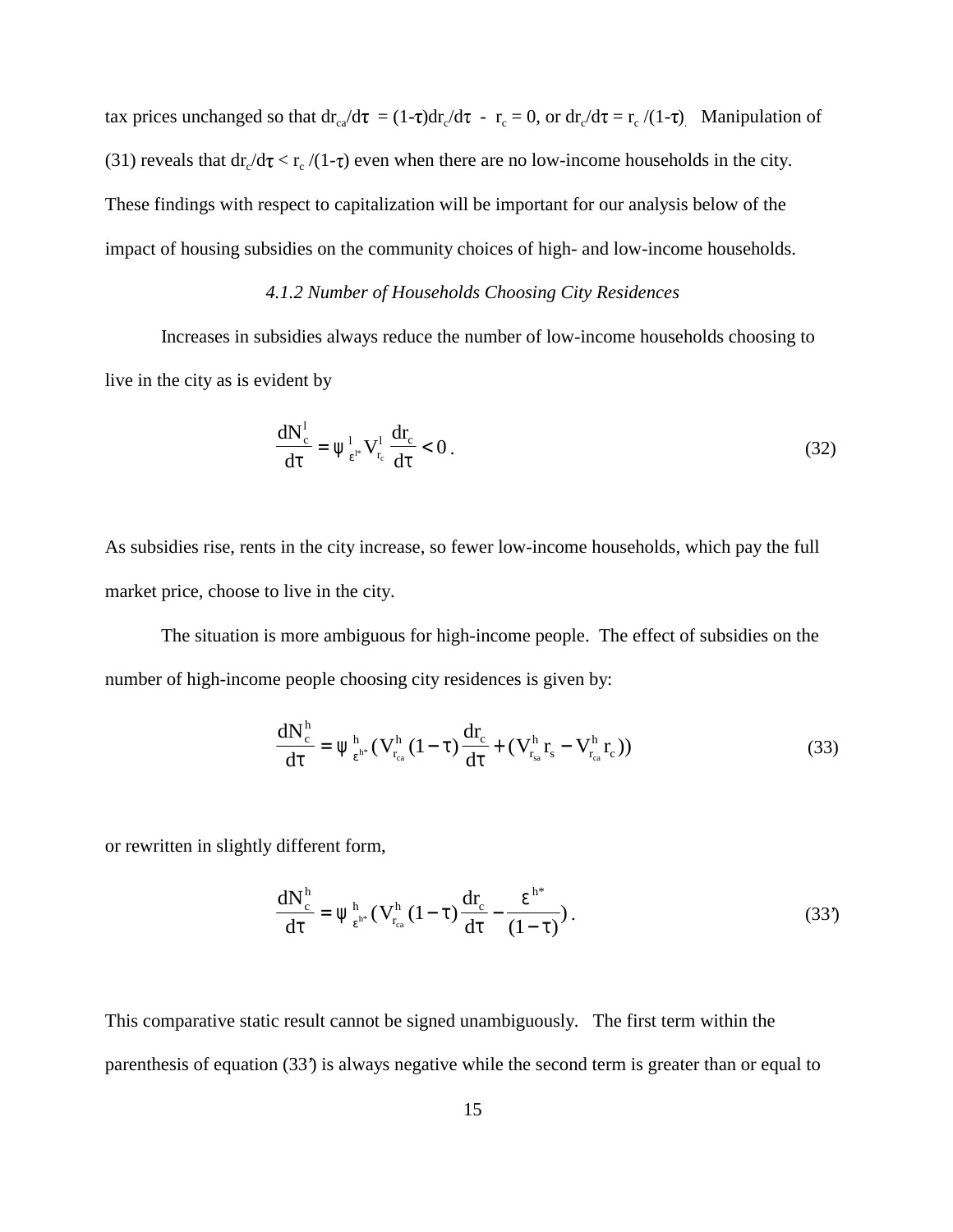zero (when the fact that it is being subtracted is considered). Economically, the change in the number of high-income households living in the city depends on how the utility differential responds to the change in after-tax rents in the city and suburb.

Still, some useful first inferences about the effects of changing subsidies on the community choices of high-income households can be made by considering alternative values of  $\varepsilon^{h*}$ . First, suppose  $\varepsilon^{h*} = 0$ , which is its maximum value and implies that city and suburban rents are identical. Increasing subsidies would unambiguously increase rents and, because the second term of (32') vanishes, reduce the number of rich households choosing city residences.<sup>10</sup> Second, even as  $\varepsilon^{h*}$  becomes increasingly negative (and  $r_c$  increases relative to  $r_s$ ), there is a range in which  $dN_c^h/d\tau$  still is negative because  $dN_c^h/d\tau < 0$  as long as  $V_{r_{ca}}^h(1-\tau)\frac{dr_c}{d\tau} > -\frac{\epsilon^{h^*}}{(1-\tau)}$ . This range is  $r_{\rm ca}$  (1<sup>-</sup>  $\theta$ ) d  $h$  (1  $\pi$ )  $\frac{u}{c}$ h  $\frac{d}{dr}$  (1 -  $\tau$ )  $\frac{dr_c}{d\tau}$  > -  $\frac{c}{(1-\tau)}$ \*  $(1-\tau)\frac{d\tau_c}{d\tau} > -\frac{1}{(1-\tau)^2}$ ε τ

larger than first may appear because as  $\varepsilon^{h*}$  becomes more negative, dr./d $\tau$  becomes increasingly positive to at least partially offset the effect of  $\varepsilon^{h^*}$ .

The two competing factors determining which effect dominates are as follows: (a) the extent to which housing subsidies are capitalized into city rents, with substantial capitalization tending to reduce the incentive for high-income households to locate in the city because after-tax house prices do not fall by as much in this case; and (b) the size of the city-suburban after-tax rent differential (which also is reflected in the size of  $\varepsilon^{h*}$ , as it measures the intensity of preference for city living necessary to maintain a wide rent differential); a larger differential increases the incentive for high-income households to live in the city.

<sup>&</sup>lt;sup>10</sup>Note that  $dr/d\tau > 0$  even when  $\varepsilon^{h^*} = 0$ .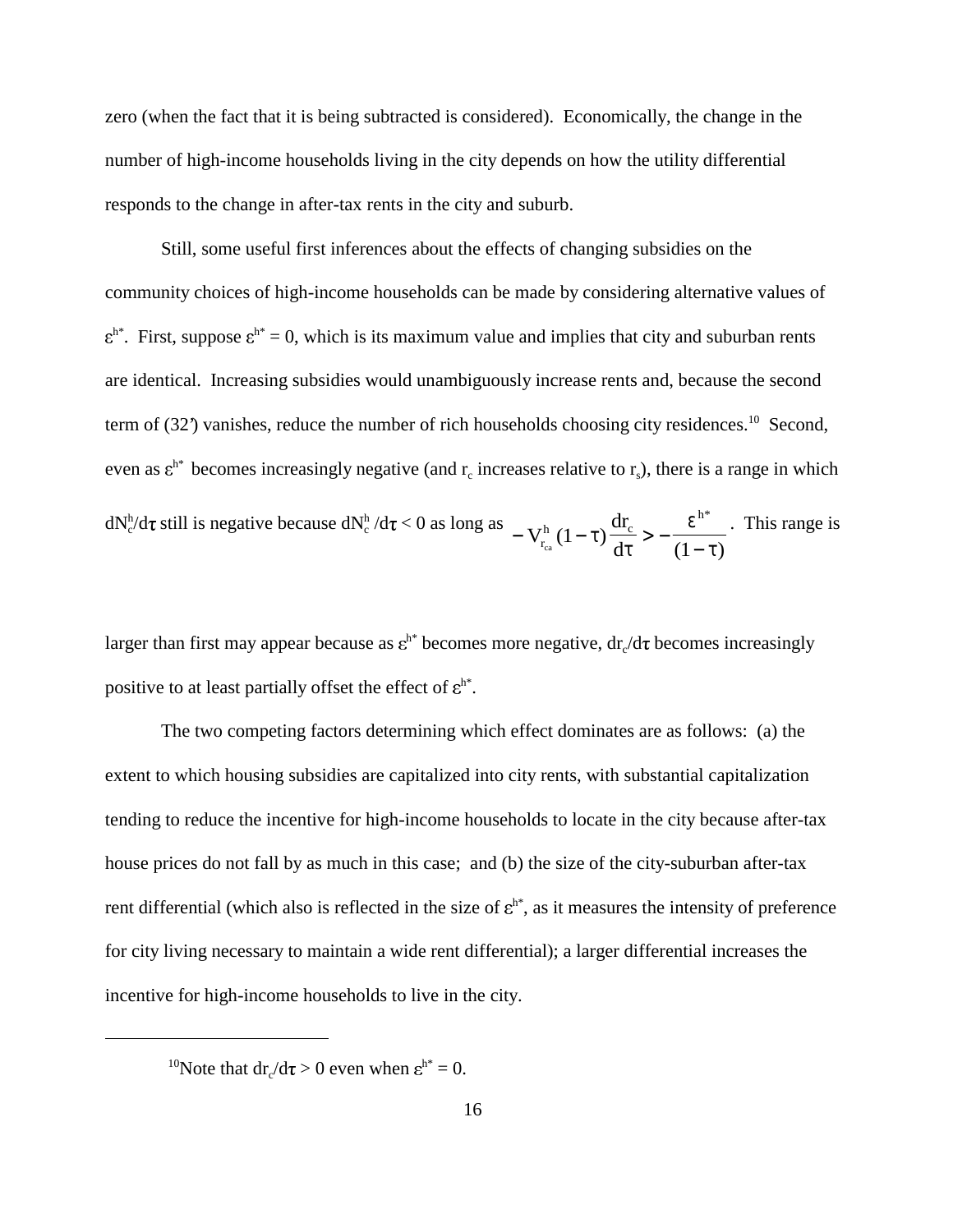Although it is not possible to evaluate mathematically which effect dominates without additional structure on the model, further examination can shed some light on the issue. First, consider the impact of capitalization. Because the city is bounded, if only high-income people lived in the city, increases in subsidies would be capitalized into rents such that aggregate land consumption remains unchanged. The subsidy also would be fully capitalized if there were only one community with a fixed, fully utilized supply of land, with market rents increasing to completely offset the subsidy. In our framework, however, households can choose to move to the suburbs where land is elastically supplied. Because suburban after-tax rents must fall with an increase in subsidy, some high-income households will be attracted to the suburbs on the margin. This implies that if only high-income households live in the city,  $dN_c^h/d\tau < 0$ .<sup>11</sup> Equilibrium requires that all land in the city be used so that after-tax city rent must fall with an increase in subsidies, thereby confirming that housing subsidies cannot be completely capitalized into rent even though the city's boundary is fixed.

If both high- and low-income households live in the city, the impact of subsidies on the location choice of high-income households is more complex because the supply of city land for high-income households can increase by bidding it away from low-income households. Since subsidies unambiguously increase the market price in the city, low-income residents adjust by lowering housing consumption and choosing suburban locations. Thus, the supply of land available for high-income households increases when subsidies increase. The extent to which city

<sup>&</sup>lt;sup>11</sup>This can be seen by setting the H<sub>c</sub> and N<sub>c</sub> = 0 in equation (31) and substituting dr<sub>c</sub>/d into equation (33), which after some manipulation yields  $\frac{c}{1} = \frac{e^{-(x-\frac{1}{2})}}{1! \pi^{(x-\frac{1}{2})}}$  (0. dN d  $V_r^n$  r<sub>s</sub> $N_c^n$ H  $H_{c} \Psi_{h^{*}}^{\mu} V_{r}^{\mu} + N_{c}^{\mu} H$ c h  $\Psi^h_{\varepsilon^{h^*}} V_r^h$ h  $s^{\perp}$  c h r h c h r h c h r h  $h^*$   $r_{sa}$   $s^2$   $c^2$   $r_{ca}$  $\pi$   $H_c \Psi_{\varepsilon}^{n*} V_{r_{ca}}^T + N_c H_{r_{ca}}^T$ ε ε = +  $\lt$ Ψ Ψ \* \*  $\theta$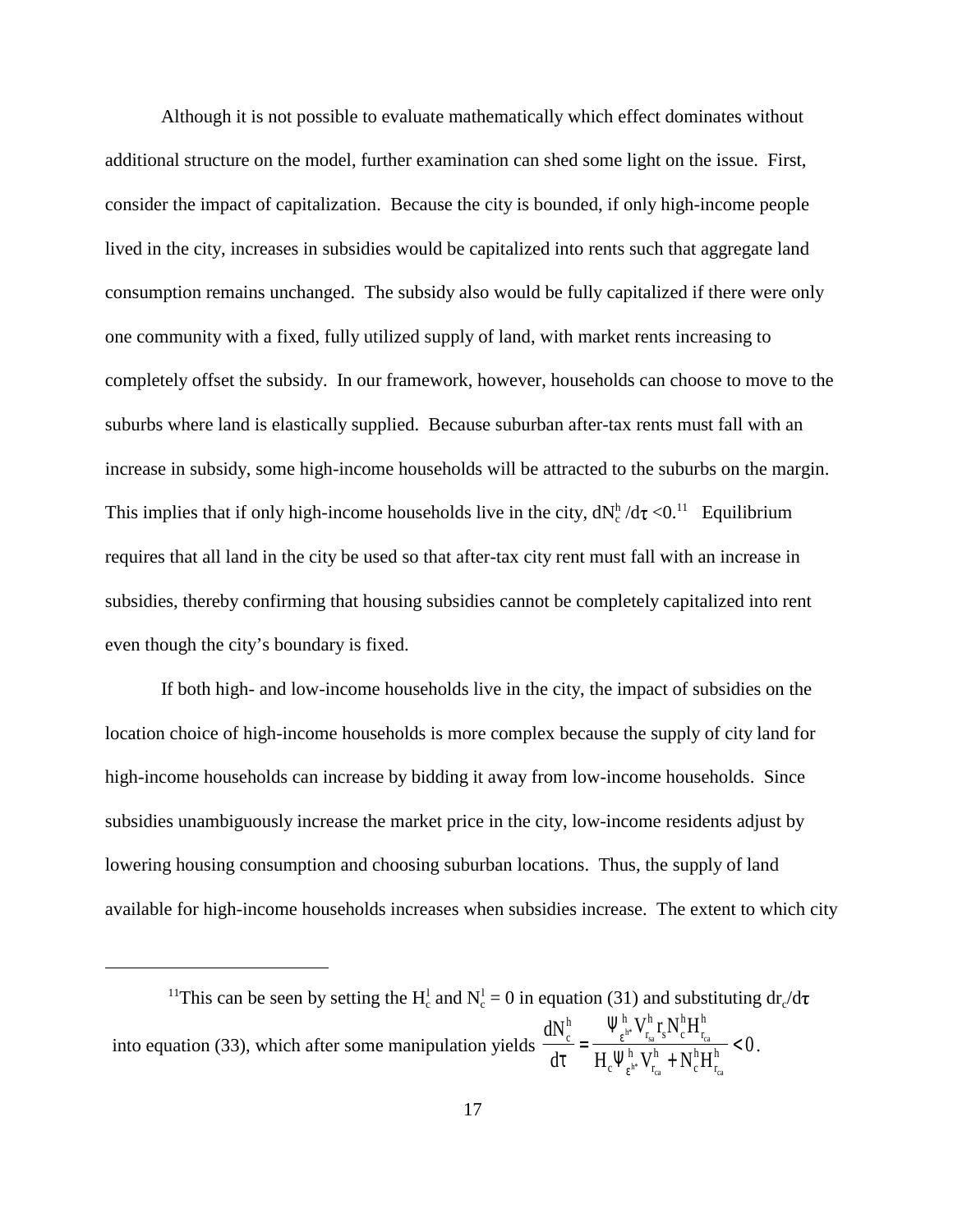land is elastically supplied to high- income households will depend on the extent of land holdings by low-income households in the city and the sensitivity of city land consumption by low-income land holders to changes in the price of land. This sensitivity is a function of both the elasticity of community choice with respect to price and the elasticity of housing demand with respect to price, given a community choice. High-income households are more likely to choose city residences if there is a very large reduction in low-income consumption of city housing in response to an increase in price. Highly price elastic responses by low-income households limit the extent to which the subsidy is capitalized, which in turn results in a larger reduction of after-tax rent for high-income households.

Limited capitalization alone, however, does not guarantee that  $dN_c^h/d\tau > 0$ . As was shown earlier, when there is little difference in city and suburban rents, increasing subsidies result in fewer high-income people choosing city residences. For  $dN_c^h/d\tau > 0$ , there must also be a large enough differential between  $r_c$  and  $r_s$  so that the proportional subsidy has a sufficiently large absolute impact on after-tax rents in the city and, hence, provides an incentive for high-income households to locate in the city. Of course, the extent by which  $r_c$  exceeds  $r_s$  and the extent of capitalization often are not unrelated. Generally, we would expect greater capitalization in areas with large rent differentials because the high relative rent presumably reflects some fixity to land supply, and capitalization should be more complete, the more inelastic the effective supply of land to the rich.

It would take rather unusual preferences for there to be both low capitalization of the subsidy and a large city-suburban rent differential. In particular, it would require the distribution of idiosyncratic preferences among low-income households to be such that a larger number of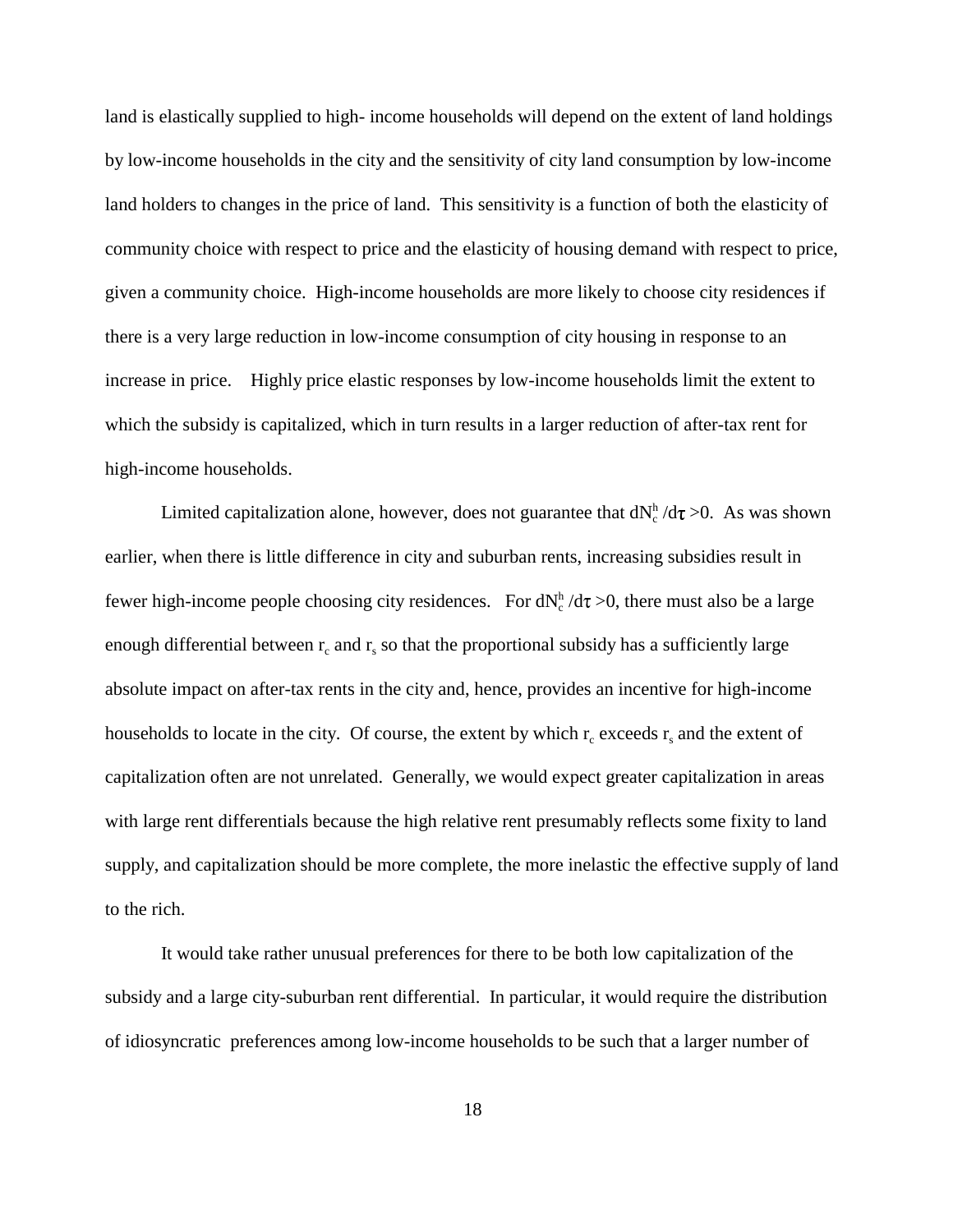low-income households would choose city residences despite relatively high prices, yet these same households would have to adjust their consumption of city housing (either by moving or lowering housing consumption) significantly in response to changes in price. One case that might generate such behavior is an area with a large immigrant population that, for networking and language reasons, is willing to pay a premium to live in the central city. Marginal adjustments to housing consumption by a large number of these immigrant households could keep housing supply to the rich elastic enough that capitalization of the subsidy is relatively low so that increases in the subsidy result in lower after-tax rents for the rich and an increase in demand for city residences by these high-income households. $^{12}$ 

In sum, the impact of the subsidy on the spatial distribution of high-income households could differ by metropolitan area. For regions in which city rents are not high relative to suburban rents, we would expect an increase in the subsidy to foster decentralization of the rich. For regions in which land costs are very high in the city, this need not be the case. However, even in these areas, the rich are more likely to decentralize the greater the extent to which the subsidy is capitalized into city prices. In general, it seems that the cases in which there are both large differentials in city and suburban rents and low capitalization would be rare.

<sup>&</sup>lt;sup>12</sup>Adding more housing by building up (i.e., increasing density) also would make for a more elastic effective supply limiting capitalization, and, thereby, narrowing the range over which the rich will wish to choose the suburbs. This is an empirical issue that suggests that the ease with which density can be increased could affect observed behavior across metropolitan areas. As noted above, the theoretical results hold as long as there are diminishing returns to the fixed factor in the model.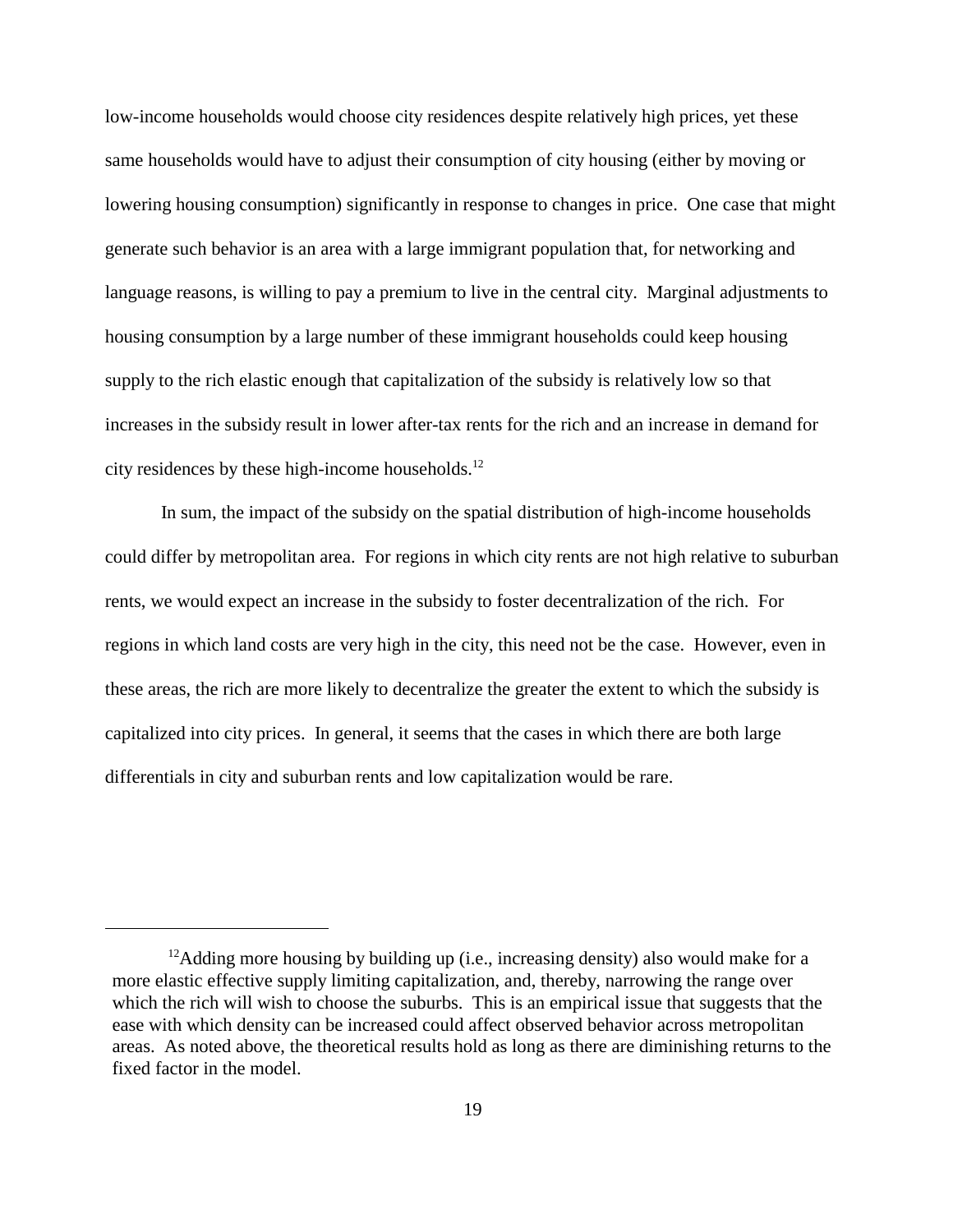#### *4.1.3 Household Land Consumption*

Household land consumption depends on the after-tax rent for high-income households and market rents for low-income households. For high-income households, the effect of subsidies on city land consumption is given by

$$
\frac{dH_c^h}{d\tau} = H_{c_{r_{ca}}}^h \frac{dr_a}{d\tau} \ge 0.
$$
 (34)

As discussed in section 4.1.1, the subsidy cannot be fully capitalized, so subsidies must lower after-tax rents in the city for high-income households. Thus, housing consumption by highincome households rises with an increase in subsidy.

In the suburbs, because land is elastically supplied, there is no capitalization and, as is evident from equation (20),  $dr_{sa} / d\tau = -r_s < 0$ . Thus,

$$
\frac{dH_s^h}{d\tau} = H_{s_{r_c}}^h \frac{dr_s}{d\tau} > 0.
$$
\n(35)

Increased subsidies lower after-tax suburban prices and increase suburban land consumption by high-income households.

Since low-income households do not receive any subsidy and market rents in the city increase with subsidies, increased subsidies must reduce low-income households' land consumption in the city as shown in equation (36):

$$
\frac{dH_c^1}{d\tau} = H_{c_{r_c}}^1 \frac{dr_c}{d\tau} < 0. \tag{36}
$$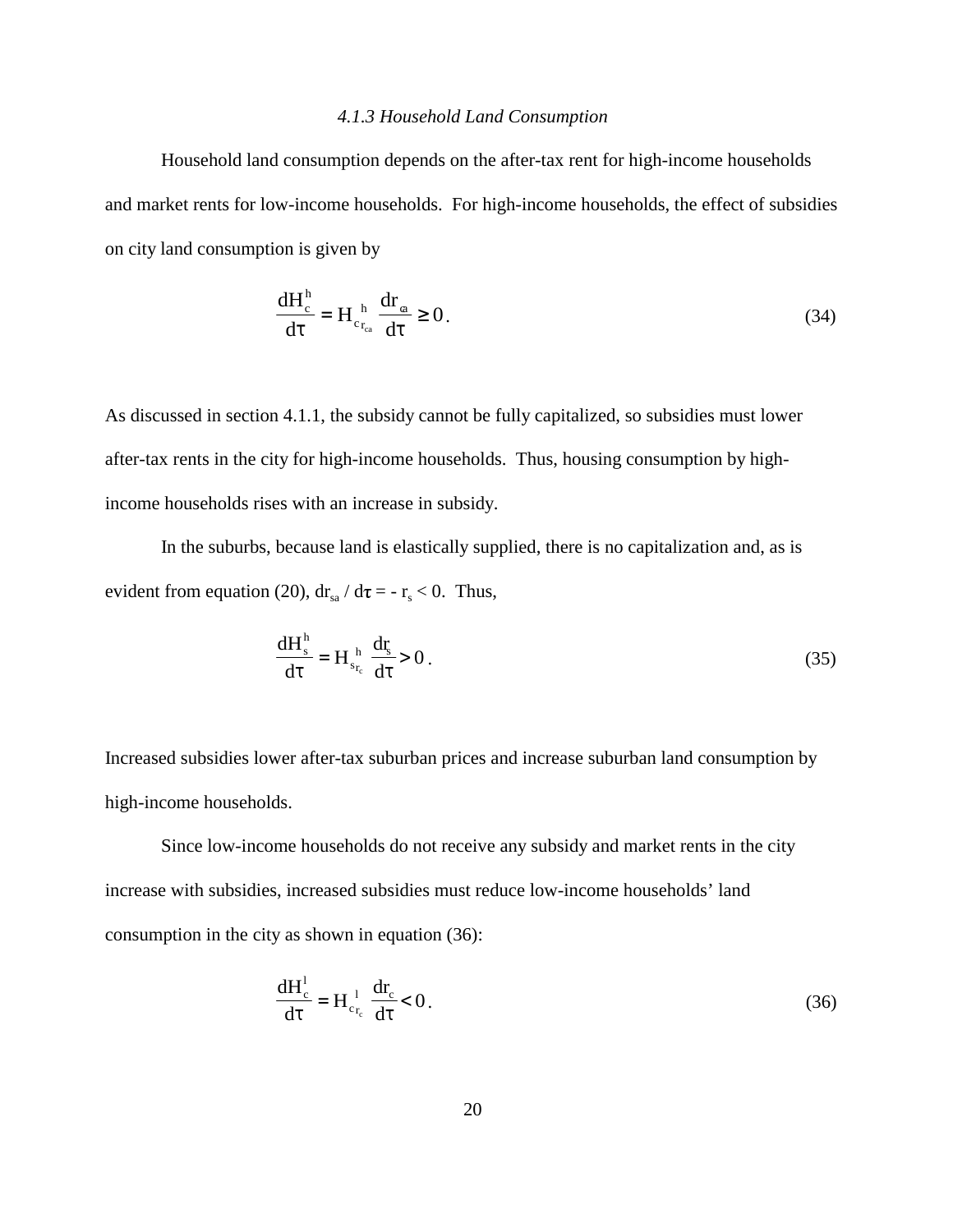Finally, because subsidies do not affect suburban market rents,  $dH_s^1/d\tau = 0$ .

#### *4.1.4 Aggregate Land Consumption*

Aggregate land consumption in the city is fixed at  $\overline{L}_c$  and, therefore, is unaffected by subsidies.<sup>13</sup> The effects of subsidies on the amount of suburban land consumed is given by

$$
\frac{dL_s}{d\tau} = H_s^h \frac{dN_s^h}{d\tau} + N_s^h \frac{dH_s^h}{d\tau} + H_s^l \frac{dN_s^l}{d\tau}
$$
\n(37)

The sign of equation (37) is ambiguous in general.<sup>14</sup> However, if the number of high-income households living in the suburbs increases with subsidies, then total land consumption in the suburbs increases with an increase in subsidy.

#### *4.1.5 Summary*

With no constraints in the land market, introducing a subsidy to ownership that is positively correlated with income has the following impacts. First, it unambiguously increases market rents in the city. Second, low-income households that do not benefit from the housing subsidy program and therefore confront higher market rents in the city have an incentive to decentralize to the suburbs. Third, the implication for the location choice of high-income households is ambiguous. Upon closer examination, however, it appears that in most

 $13$ We assume that there are at least enough households that wish to live in the city at rents equal to their alternative use  $(r<sub>s</sub>)$  to occupy all available city land.

 $14$ The ambiguity here derives from the fact that the proportional subsidy reduces the relative price of housing more in absolute terms in areas where the rent is higher. Thus, there are potentially (but as we have argued, unlikely) circumstances in which the subsidy could make the bounded community more attractive if it has a significantly large downward impact on the aftertax price of housing in that community. This result is in the spirit of Blackely and Follain (1983), who, in a monocentric city context, argue that it is possible for the tax treatment of housing to result in greater equilibrium density.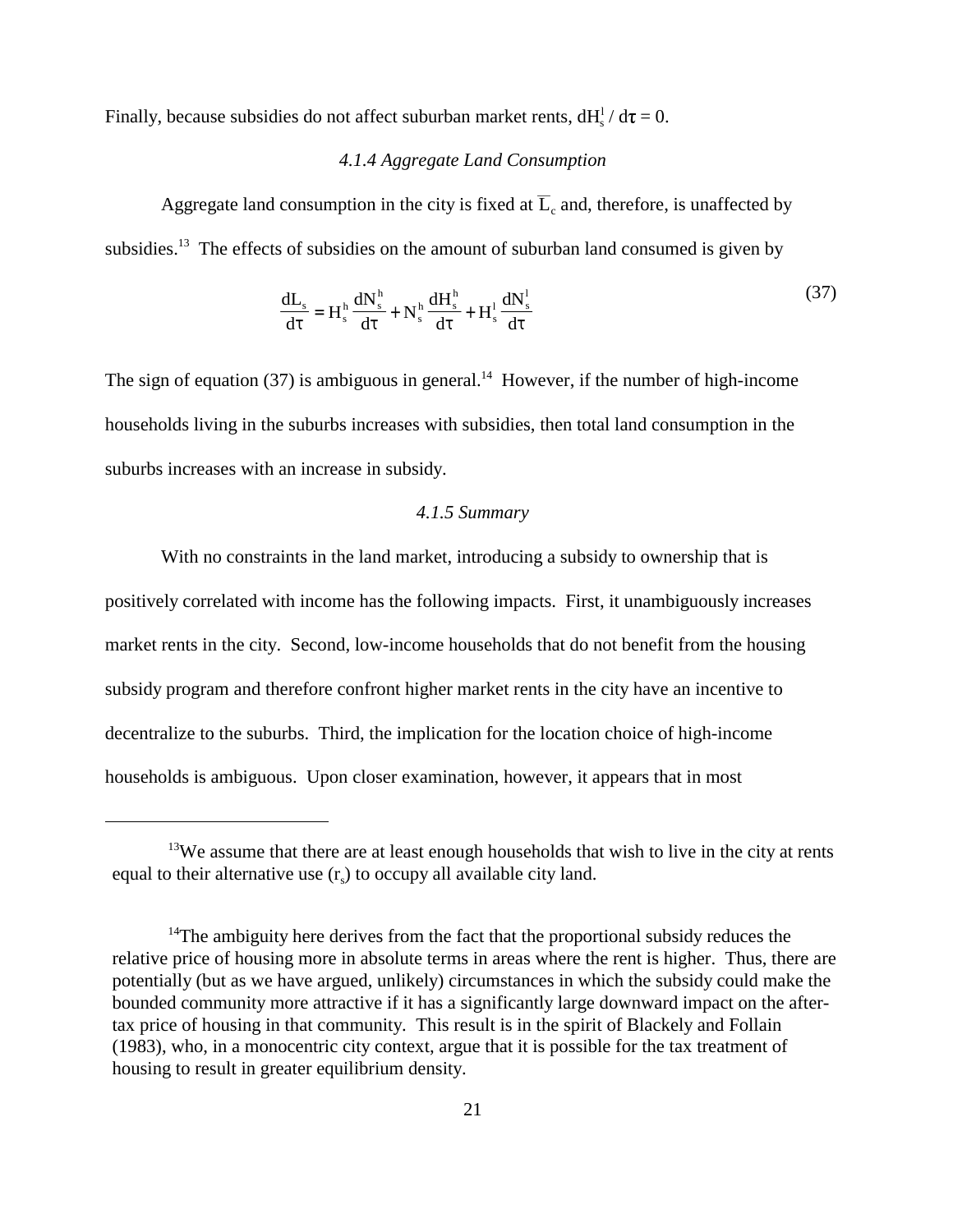circumstances the tax subsidy will result in greater numbers of high-income households' also choosing suburban locations. In particular, decentralization of richer households is likely in metropolitan areas with the following traits: (a) city rents are not especially high relative to those in the suburbs; and/or ( b) capitalization of the subsidy into land prices is extensive. Only in areas with relatively high rents in the city and in which the subsidy is not capitalized would we expect the rich to have a greater incentive to locate in the city. Thus, with no constraints in the land market, it does not appear likely that the subsidy will generate residential sorting by income in this model. If it did, it would leave the rich concentrated in the city, not the suburbs.

If decentralization of the rich does occur, aggregate land consumption in the suburbs increases unambiguously. On a per household basis, an increase in the subsidy clearly leads a rich household to consume more land in the city and the suburbs. For the typical low-skill household, land consumption clearly falls in the city and is unchanged in the suburbs.

Finally, it is noteworthy that the impacts described by this model are symmetric. If lowincome households rather than high income households received the subsidy, low incomehouseholds' choices would be affected in the same way that high-income households would be if they received the subsidy. That is, if a special tax credit were instituted that was available only to low-income households, high income households unambiguously would have an incentive to suburbanize, and low-income households would, in most circumstances, have an incentive to suburbanize as well. In our model, it is the effect of the subsidy on the relative price of housing that drives behavior, not the incomes of the owners *per se*.

22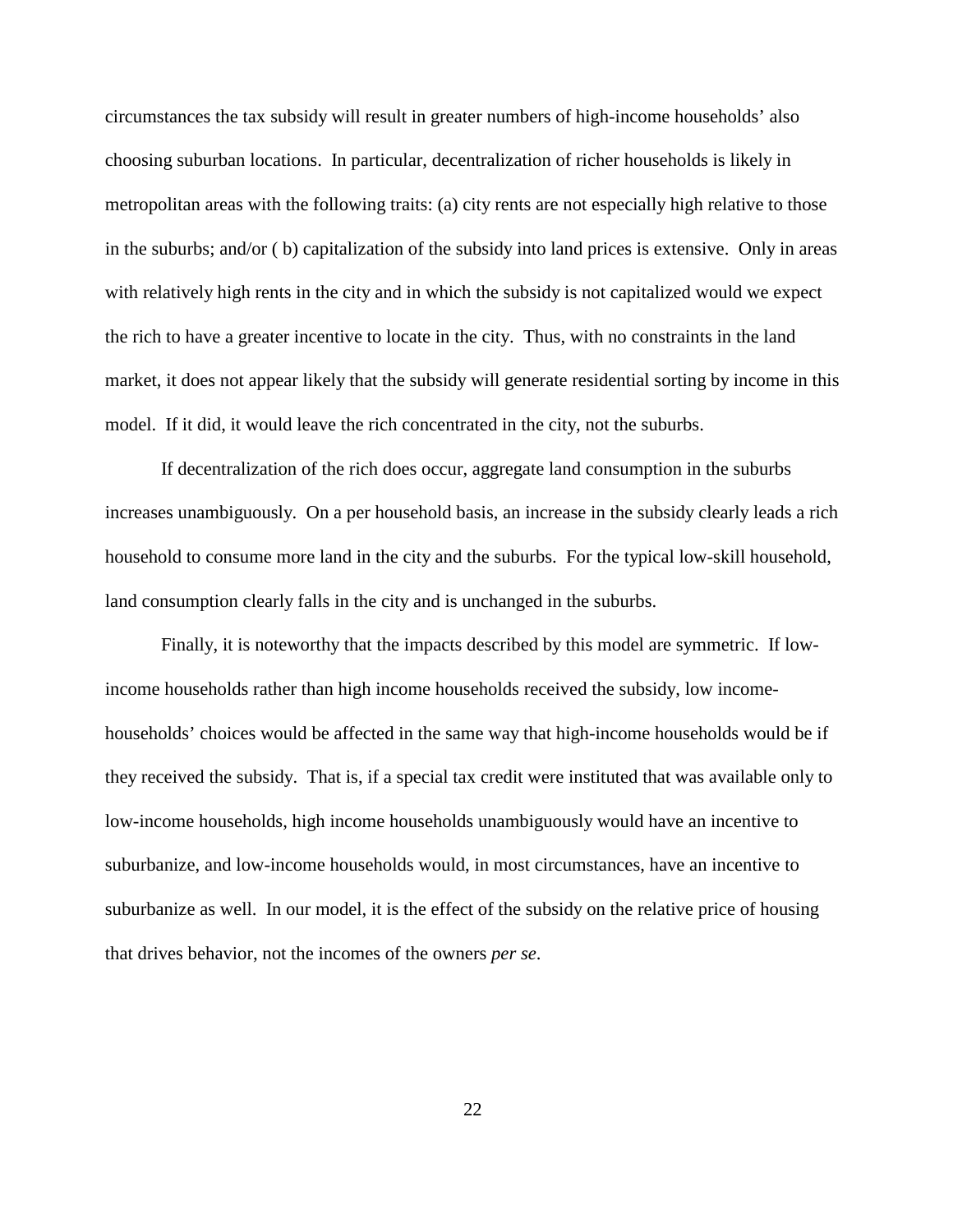#### *4.2 Case 2: Lot Size Constraints*

The second case introduces a common suburban land use restriction in the form of a minimum lot size requirement for residential development. To help simplify the analysis, it is assumed that lot size constraints exist such that no low-skill people choose to live in the suburbs, but the constraints are not binding for high-skill workers.<sup>15</sup> In other words, high-skill workers earn sufficiently high wages that they always choose lots at least as large as the constraint whenever they choose a suburban site. Low-skill workers, on the other hand, have sufficiently low wages that they never choose to purchase a lot as large as the minimum in the suburbs.

These simplifying assumptions imply the following modifications to the comparative statics analyzed in Case 1. Equation (22) is no longer relevant, since low-skill workers never choose to live in the suburbs, and equations (38) and (39) simplify to

$$
H_c^h dN_c^h + N_c^h dH_c^h = -N_c^l dH_c^l
$$
\n(38)

$$
(39)
$$

$$
dL_s = H_s^h dN_s^h + N_s^h dH_s^h.
$$

The new comparative static result for city rents is given in equation (40):

$$
\frac{dr_c}{d\tau} = \frac{H_c^h \psi_{\epsilon^{h^*}}^h \frac{1}{(1-\tau)} \epsilon^{h^*} + N_c^h H_{c_{r_{ca}}}^h r_c}{H_c^h \psi_{\epsilon^{h^*}}^h V_{r_{ca}}^h (1-\tau) + N_c^h H_{c_{r_{ca}}}^h (1-\tau) + N_c^l H_{c_{r_c}}^l} > 0
$$
\n(40)

<sup>&</sup>lt;sup>15</sup>The model would generate the same qualitative results with a weaker assumption. The only requirement is that zoning precludes some low-skill workers from choosing a suburban location.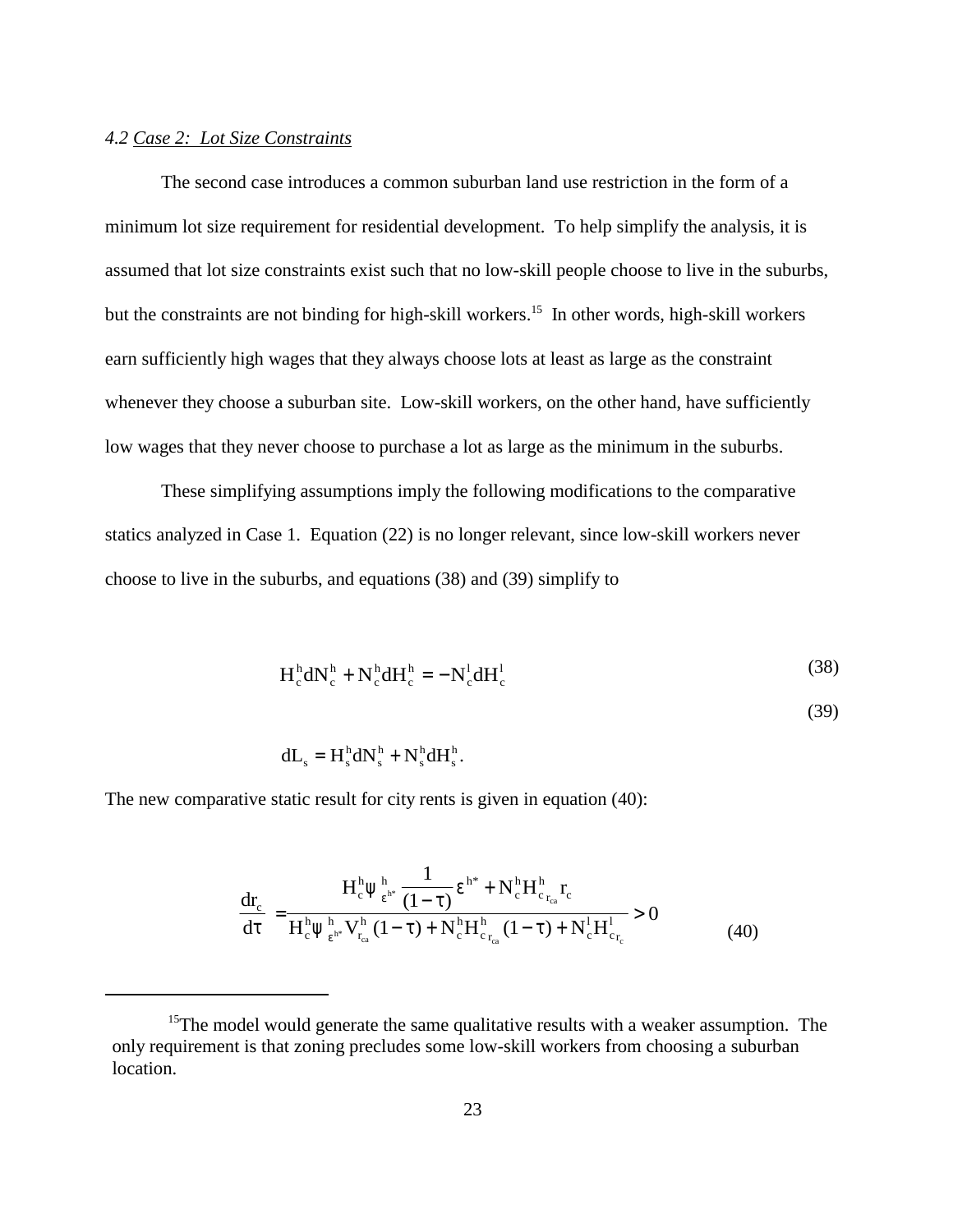Equation (40) is the same as (31') except that it does not include the term representing low-income households' community choice response to a change in city prices. Although it is not possible to directly compare the magnitudes of the rent impact under the two cases because they represent different equilibria, one might be tempted to say that the effect on rents would be greater in the constrained case because low-income households cannot move away from the city and, hence, have only one margin on which to adjust their consumption of city land. This would imply that land would be less elastically supplied to high-income households that received the increased subsidy, and hence, a greater share of the subsidy would be capitalized. This is not the complete story, however, because there also may be more low-income households in the city. Consequently, the aggregate response of households lowering housing demand in response to increasing market prices could exceed the aggregate response in the unconstrained case in which low-income households can adjust both by moving and by reducing housing consumption.

That said, given an existing set of land use restrictions and a corresponding distribution of low-income households, increasing subsidies would result in greater capitalization of the subsidy than would occur conditional on the same distribution of low-income households whose future mobility was unconstrained. Subsidy changes generally take place in the context of land use policies that are long-standing, rather than in the context of shifting from constrained to unconstrained regimes. Therefore, empirically one would expect to see greater capitalization of subsidy changes in areas in which land use policies restrict the mobility of low-income households. Recall from above that greater capitalization implies a higher likelihood that subsidy increases result in fewer high-income households choosing city residences. Further following the logic outlined in the previous section, subsidies to higher income people such as those arising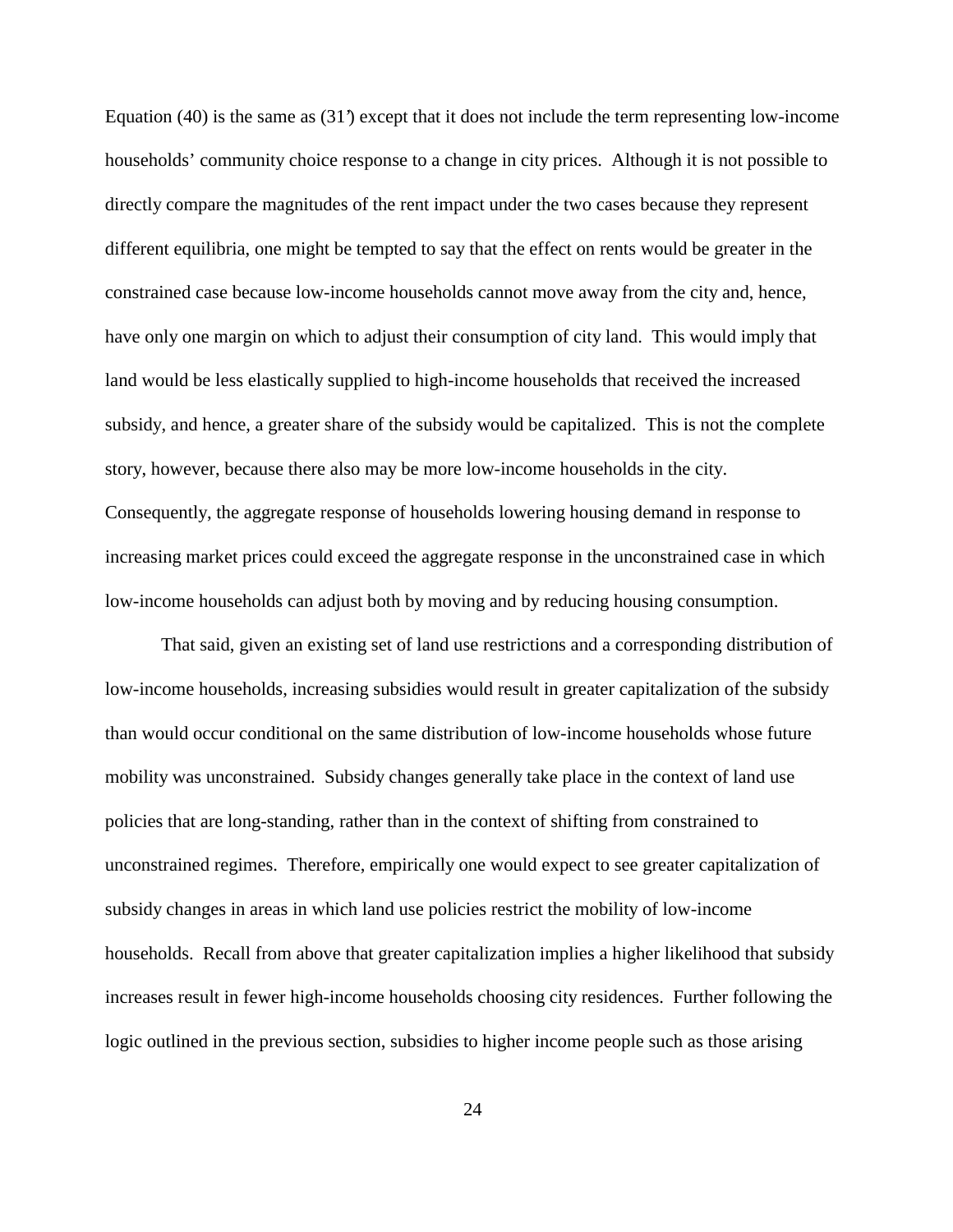from the mortgage-interest deduction are more likely to foster the separation of the rich into suburban neighborhoods and poor in city neighborhoods when a land use constraint such as binding large lot zoning exists.

#### 5. DISCUSSION AND CONCLUSION

Our analysis has shown that a public policy subsidizing home ownership differentially along income lines can affect the density of the metropolitan area, as well as influence where rich and poor households choose to live. We have shown that these impacts need not be uniform across metropolitan areas and that the impacts also depend importantly on whether binding land use constraints exist. If none are present, increasing the subsidy definitely leads to decentralization of the poor and probably to the decentralization of the rich. However, there are cases in which the rich would disproportionately choose to live in the city. Such cases can arise when the following two conditions obtain: (a) there are strong idiosyncratic preferences for city life among the low-income residents that can sustain large differentials in city and suburban rents; and (b) aggregate reductions in city land consumption by low-income households in response to market price increases are sufficiently large to prevent significant capitalization of the subsidy. We view this combination of circumstances as relatively unlikely. Consequently, in the absence of land market constraints, tax code-related benefits to home ownership probably lead to the decentralization of both the rich and the poor and, further, seem unlikely to be able to account for the intense residential sorting by income that we see in most metropolitan areas in the United States.

The implications for residential sorting, however, are different when a constraint such as large lot suburban zoning exists. Because city rents tend to increase more with the subsidy in this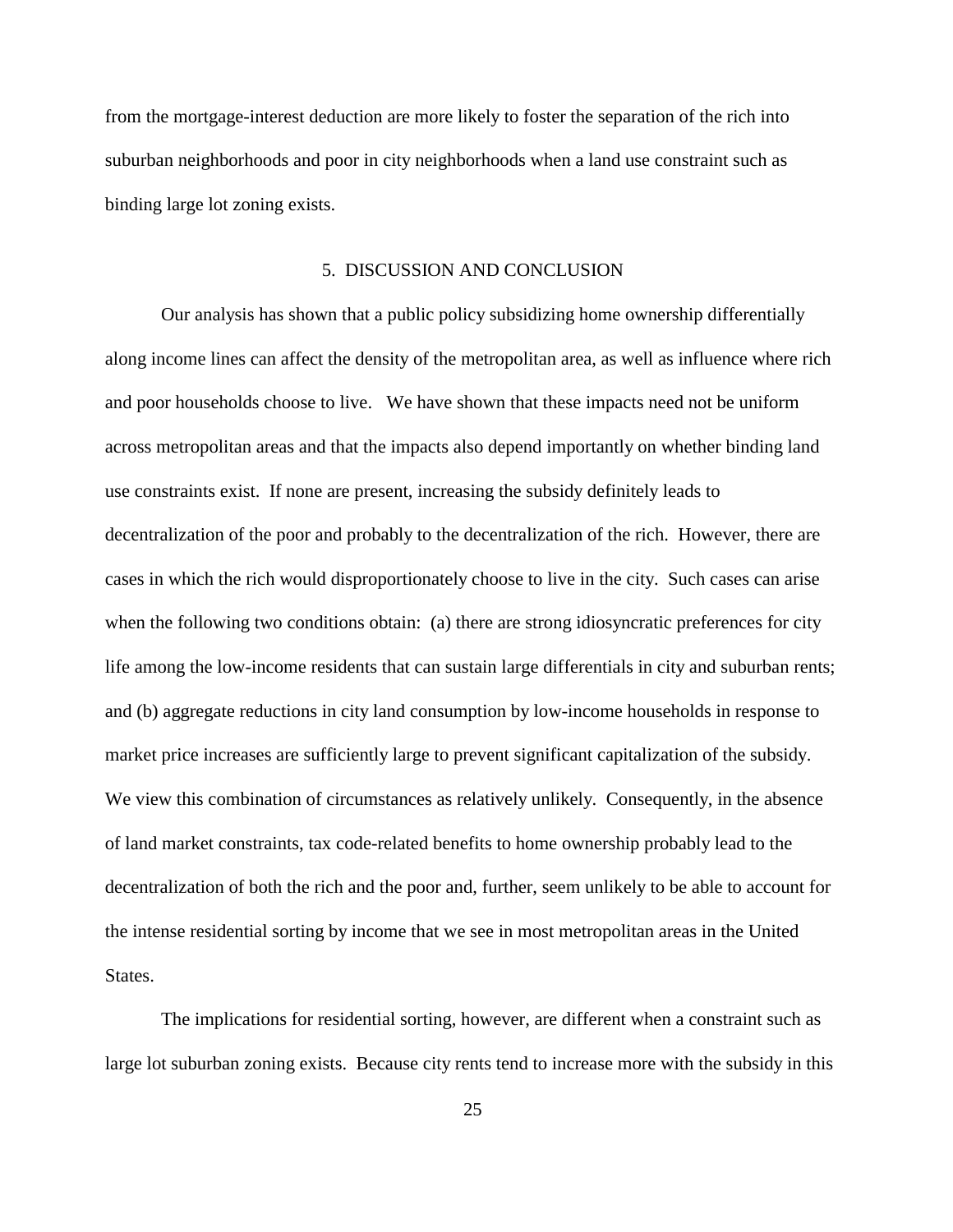case, the rich will tend to have a greater incentive to locate in the suburbs. With the poor stuck in the city because of the large lot zoning limitations, residential sorting by income is likely to be greater because of the subsidy policy as long as there is some elasticity to the demand curve for residential land.

Determining the empirical relevance of this case should be an important issue for future research, as it suggests that policy, not just preferences for less density, may have played a role in shaping America's urban form. Pinning down the influence that price and preference have had not only would be interesting in its own right but certainly would help inform the current debate surrounding urban sprawl and its costs and benefits. Careful measurement of the subsidies themselves, along with estimates of demand elasticities, are needed to determine if policy could have influenced our urban form in a meaningful way. Another useful extension of the model would be to incorporate local amenities that are at least partially determined by the makeup of the local population. Endogenous local amenities could affect prices in a way that encourages sorting by income even more than in our second model. However, we leave that work for the future.